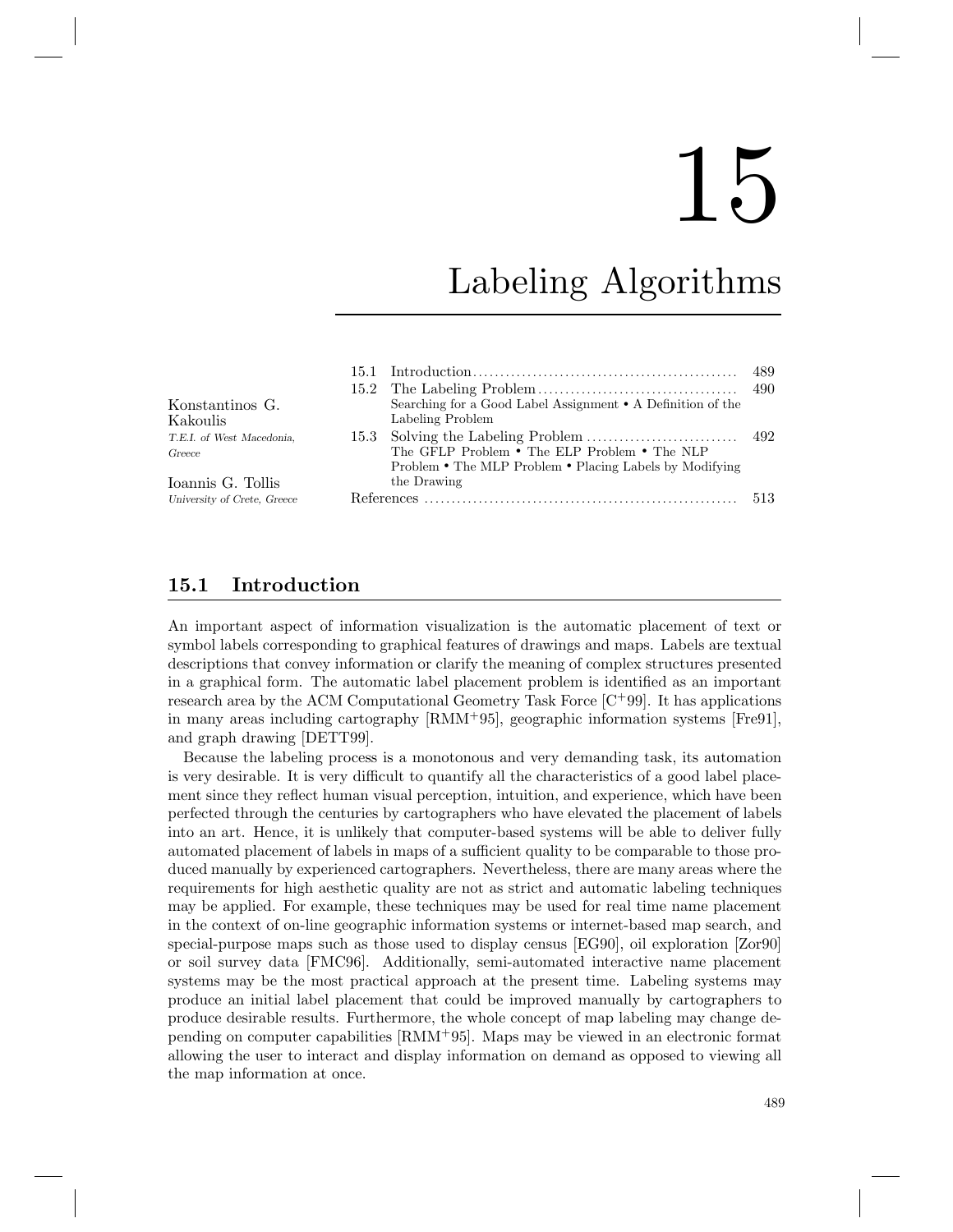In the following sections, we study the labeling problem not only in its traditional form (i.e., cartography), but also in the context of information visualization, specifically as it relates to graph drawing. In Section 15.2 we present a model for the labeling problem: we discuss the qualities of good label assignment and give a formal definition of the problem. In Section 15.3, we present a variety of algorithms for the labeling problem. Finally, we discuss how one can modify a drawing to accommodate the placement of labels in Section 15.3.5.

#### 15.2 The Labeling Problem

#### 15.2.1 Searching for a Good Label Assignment

Let  $\Gamma$  be a drawing and F be the set of graphical features of  $\Gamma$  to be labeled. A solution to the labeling problem for drawing  $\Gamma$  assigns text or symbol labels to each graphical feature f of  $F$  such that the relevant information is communicated in the best possible way. This can be achieved by positioning the labels in the most appropriate places. For each graphical feature there is a large number of potential label positions, and the most preferable among them must be assigned.

Good label placement aids in conveying information and enhances the aesthetics of the input drawing. It is difficult to quantify all the characteristics of a good label placement, because they reflect human visual perception and intuition. It is trivial to place a label when its associated object is isolated. The real difficulty arises when the freedom to place a label is restricted by the presence (in close proximity) of other objects of the drawing. In this common scenario, we must consider not only the position of a label with respect to its associated object, but also how it relates to other labels and objects in the surrounding area.

In a successful label assignment, labels must be positioned such that they are legible and follow basic aesthetic quality criteria. According to cartographers like Imhof [Imh75] and Yoeli [Yoe72], who have extensively studied this subject, labels must be placed in the best position available following some basic rules: Labels must be easily read, quickly located, a label and the object to which it belongs should be easily recognized, labels must be placed very close to the objects they belong to, labels must not obscure other labels or objects, a label must be placed in the most preferred position, among all legible positions. We summarize the labeling quality evaluation in the following three basic rules:

- No overlaps of a label with other labels or other graphical features of the drawing are allowed.
- Each label can be easily identified with exactly one graphical feature of the drawing.
- Each label must be placed in the best possible position (among all acceptable positions).

The order of preference among possible label positions varies depending on the specific application.

In the production of geographical maps, we rank label positions according to rules developed through years of experience with manual placement, which typically capture the aesthetic quality of label positions. A typical rule when labeling points (nodes) is that labels must be placed to the right and above the point. For example, in Figure 15.1(a) the number of each label position reveals the rank (priority) of the label. In addition, a point label is allowed to touch but not overlap its associated point or any other graphical feature in the drawing. In the case of labeling lines (edges), a label is allowed to touch the edge that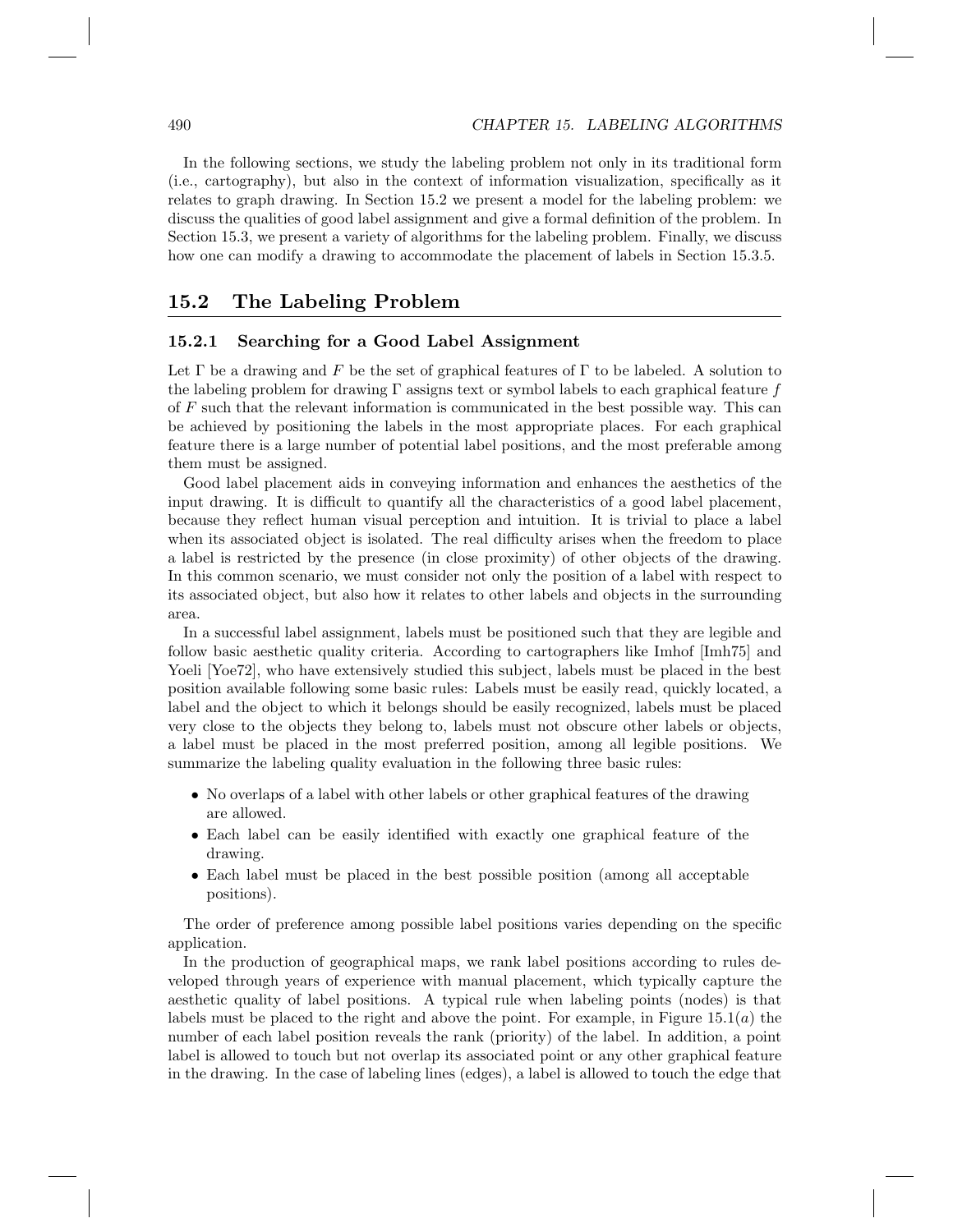

Figure 15.1 (a) Labeling space of a node. (b) Labeling space of an edge. (c) Labeling space of an area. Figure taken from [KT03].



Figure 15.2 (a) A good label assignment. (b) A misleading label assignment. Figure taken from [KT03].

it belongs to, but it should not overlap any other graphical feature in a drawing. In Figure 15.1(b), where the graphical feature to be labeled is an edge, labels like  $A, B$  and  $D$  are preferable but certainly a label like  $C$ , which overlaps its associated edge, can be acceptable with some appropriate cost assigned to it. The accepted practice for placing a label associated with an area is to have the label span the entire area and conform to its shape, as shown in Figure 15.1 $(c)$ . For more details on name placement rules for geographical maps, see [FA87, Imh75, vR89, Yoe72].

When the graphical objects to be labeled belong to a technical map or drawing, then, usually a different set of rules govern the preferred label positions. These rules depend on the particular application, and must follow user specifications. For example, if the graphical feature is an edge of a graph drawing, the user must be able to specify that the preferred position for an edge label is closer to the source or destination node. For example, a label of a single edge that is relevant to its source node must be placed close to the source node (see Figure 15.2(*a*)) to avoid ambiguity (see Figure 15.2(*b*)). It is important to emphasize that a user must be able to customize the rules of label quality to meet specific needs and/or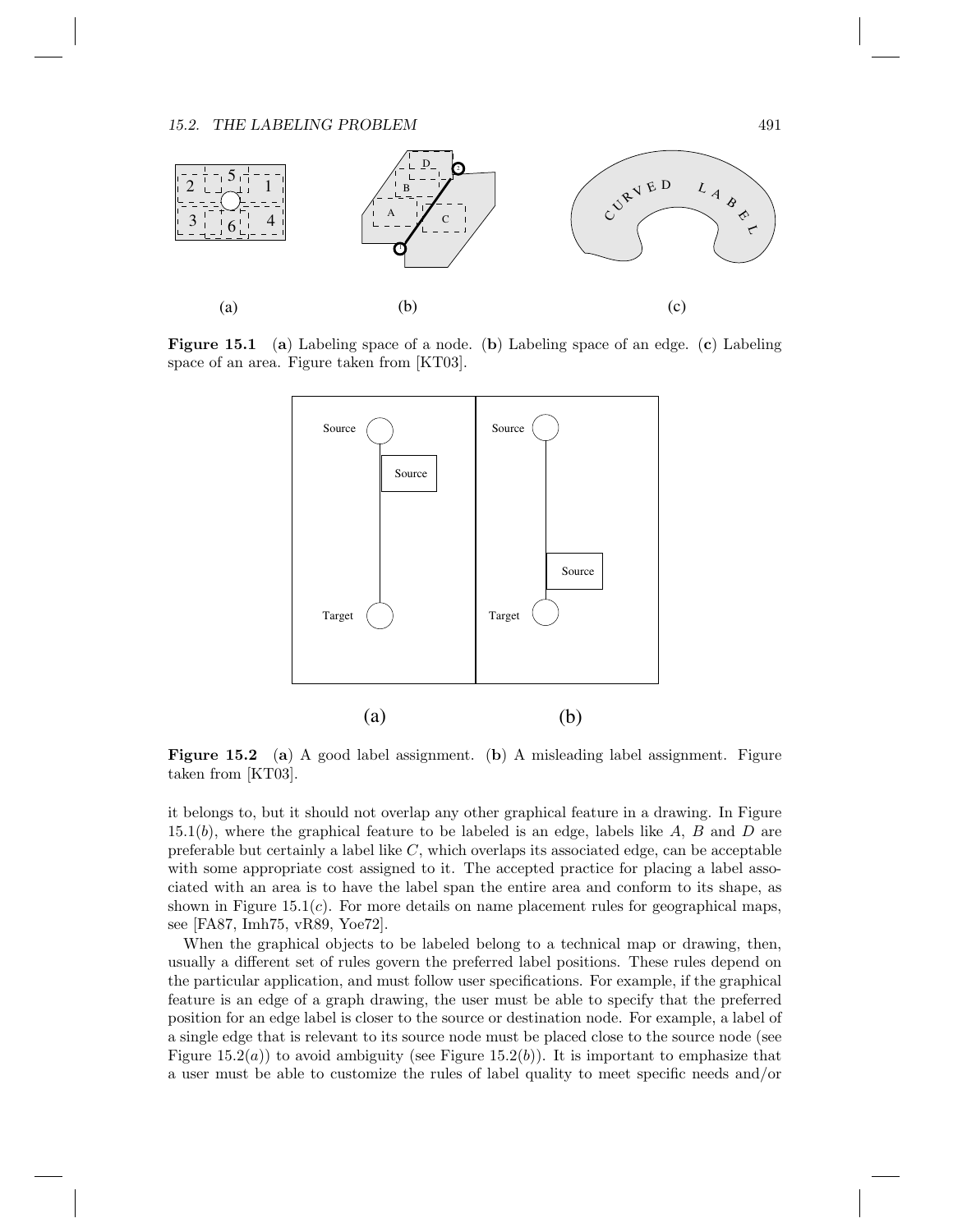expectations. Therefore, any successful labeling algorithm must take into account the user's preferences.

#### 15.2.2 A Definition of the Labeling Problem

Given a set  $F$  of graphical features of a map or drawing to be labeled we define the following notation:

- $\Lambda_f$  is the set of all label positions for graphical feature f of F.
- Λ is the set of all label positions for all graphical features to be labeled.
- $\lambda : F \to \Lambda$  is a function that assigns a label position from  $\Lambda$  to graphical feature f in F, that is  $\lambda(f) = \lambda_f \in \Lambda_f$ .

The labeling problem can be viewed as an optimization problem where the objective is to find a label assignment of minimum total cost where each graphical feature has a label position assigned to it. Each label position  $\lambda_f$  that is part of a final label assignment is associated with a cost.  $COST : \Lambda \to \mathcal{N}$  is a function that gives the cost of label  $\lambda_f$  with respect to quality.

#### Labeling Problem

**Instance:** Let  $F$  be a set of graphical features to be labeled. Question: Find a label assignment that minimizes the following function:

$$
\sum_{i \in F} \sum_{j \in \Lambda_i} COST(\lambda(i))P(i,j)
$$

Where:

$$
P(i,j) = \begin{cases} 1, & if \ \lambda(i) = j, \\ 0, & otherwise \end{cases}
$$

and

$$
\sum_{i \in F} \sum_{j \in \Lambda_i} P(i,j) = |F|
$$

Where:

$$
\sum_{j \in \Lambda_i} P(i,j) = 1, \qquad i \in F.
$$

 $\Box$ 

#### 15.3 Solving the Labeling Problem

Most of the research addressing the labeling problem has been focused on labeling graphical features of geographical and technical maps. The label placement problem is typically partitioned into three tasks: (a) labeling points (e.g., cities), (b) labeling lines (e.g., roads or rivers), and (c) labeling areas (e.g., lakes or oceans).

Progress has been made in solving the problem of assigning labels to a set of points or nodes, the *Node Label Placement* (NLP) problem [CMS95, DMM<sup>+</sup>97, FW91, Hir82, WW95, Zor90]. The problem of assigning labels to a set of lines or edges, also known as the *Edge Label Placement* (ELP) problem, has been addressed in [DKMT07, KT98, vR89, Zor90]. The general labeling problem, the *Graphical Feature Label Placement* (GFLP) problem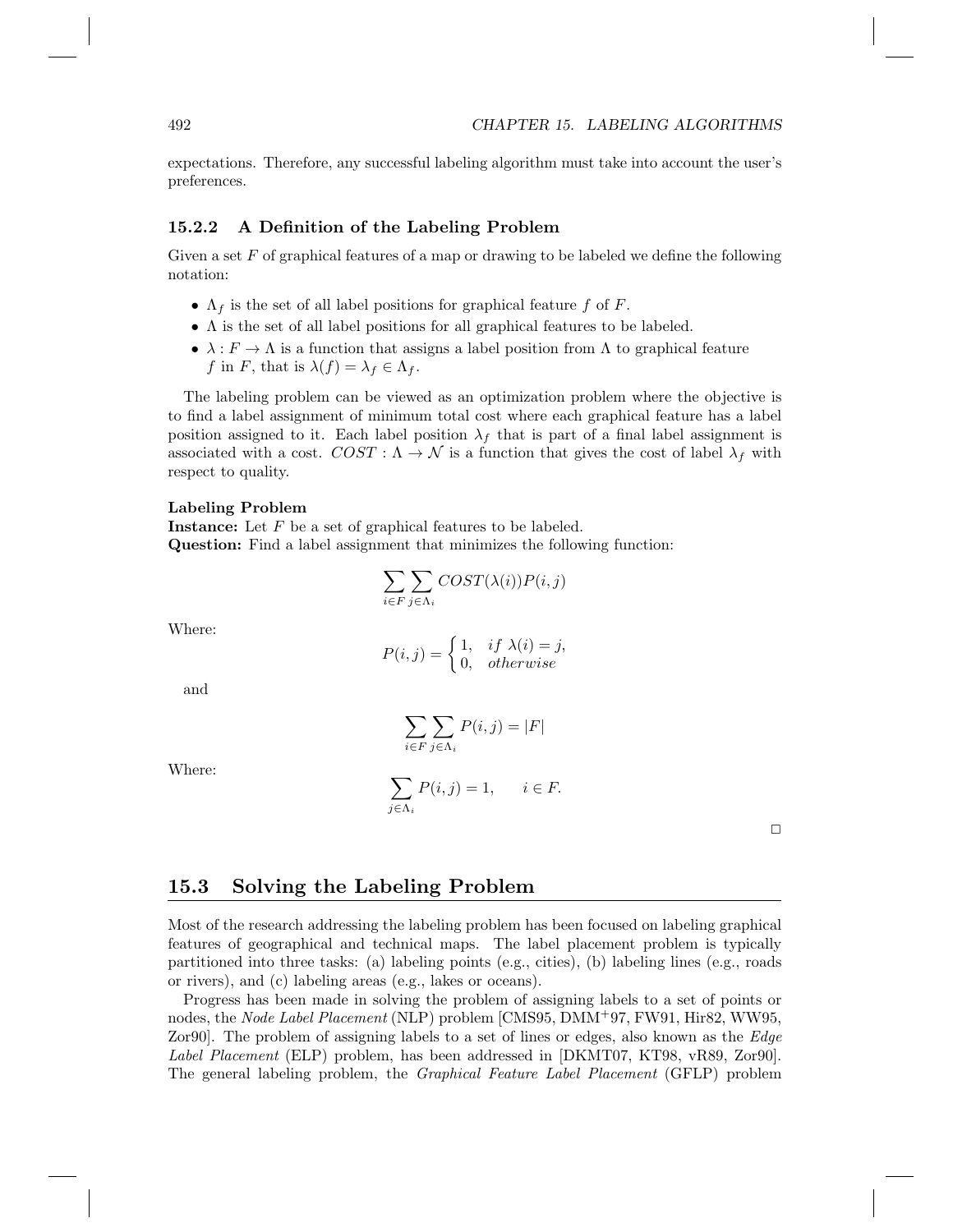#### 15.3. SOLVING THE LABELING PROBLEM 493

(where a graphical feature can be a node, edge, or area), has been addressed primarily in the context of cartography; however, it has direct application in the area of graph drawing [AF84, DF92, ECMS97, EG90, FA87, KT03].

In many practical applications, each graphical feature may have more than one label. The need for assigning multiple labels is necessary not only when objects are large or long, but also when it is necessary to display different attributes of an object. This problem is known as the *Multiple Label Placement* (MLP) problem and has been addressed in [FA87, KT06].

The labeling process is not allowed to modify the underlying geometry of geographical and technical maps which is fixed. However, one can modify a graph drawing in order to accommodate the placement of labels. In [Hu09, KT11], algorithms that modify an existing layout of a graph drawing to make room for the placement of labels are presented.

In [BDLN05, DDPP99, KM99], algorithms that combine the layout and labeling process of orthogonal drawings of graphs are presented.

An alternative approach for displaying edge labels is presented in  $[WMP<sup>+</sup>05]$ . Each edge is replaced by its corresponding edge label in the drawing. The label font starts out larger from the source node and shrinks gradually until it reaches the destination node. The tapered label also indicates the direction of the edge.

It is worth noting that both the NLP [FW91, KI88, MS91] and ELP [KT01] problems are NP-hard. Because automatic labeling is a very difficult problem we rely on heuristics to provide practical solutions for real world problems.

A variety of types of algorithms have been used in order to solve the labeling problem: greedy algorithms [CMS95, Hir82], exhaustive search algorithms [DF92, EG90, FA87], algorithms that simulate physical models (i.e., Simulated Annealing [CMS95]), algorithms that reduce the labeling problem to a variant of 0-1 integer programming [Zor90], algorithms that restrict the labeling problem to a variant of the 2-SAT problem [FW91, WW95], and algorithms that transform the labeling problem into a matching problem [KT98, KT03, KT06].

#### 15.3.1 The GFLP Problem

Most labeling algorithms that address the general labeling problem are based on local and exhaustive search algorithms [DF92, EG90, FA87]. These algorithms perform well for small problems. These methods use inferior optimization techniques, as pointed out in [Zor90] and verified in [CMS95]. Actually, these methods use a rule based approach to evaluate good label placement and variants of depth-first search to explore different labeling configurations. The approach in [ECMS97] uses simulated annealing to find solutions for the general labeling problem, and it separates the cartographic knowledge needed to recognize the best label positions from the optimization procedure needed to find them.

All of the above techniques for the general labeling problem first create an initial label assignment in which conflicts between labels are allowed. Then conflicts are resolved by repositioning assigned labels until all conflicts are resolved, or no further improvement can be achieved. Furthermore, they start with a rather small initial set of potential label positions from which they derive a final label assignment. The performance of these techniques decreases when the number of potential label positions increases.

In [KT03] the labeling problem is transformed into a matching problem. The general framework of this technique is flexible and can be adjusted for particular labeling requirements. In the next section this technique is presented in more detail.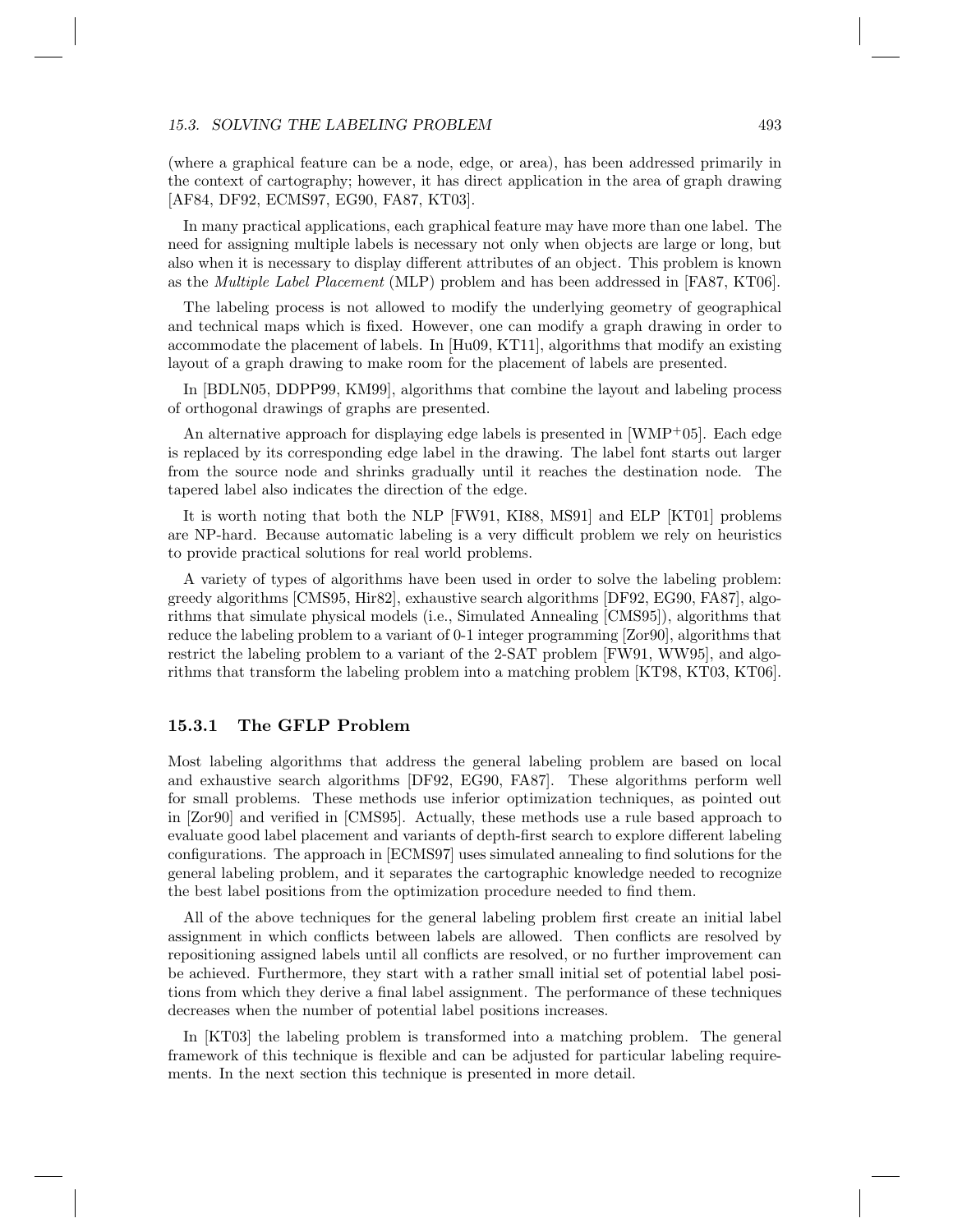#### A practical matching algorithm for the GFLP problem

The placement of labels is a post-layout operation (i.e., performed on a fixed geometry of nodes and edges). The basic idea behind this labeling technique is the following: a set of discrete potential label solutions for each object is carefully selected. This set of labels is reduced by removing heavily overlapping labels. Finally, an assignment of labels is performed by solving a variant of the matching problem. This method is shown in Figure 15.3. An example of the resulting label placement is given in Figure 15.4.

#### Basic Labeling Algorithm

**INPUT:** A drawing  $\Gamma$  and a set  $F$  of objects to be labeled.

OUTPUT: A label assignment free of overlaps.

- 1. A set of discrete potential label solutions for each object in  $F$  is carefully selected.
- 2. This set of labels is reduced by removing heavily overlapping labels. The remaining labels are assigned to groups, such that, if two labels overlap then they belong to the same group.
- 3. Labels are assigned by solving a variant of the matching problem, where at most one label position from each group is part of the solution.

#### Figure 15.3 Basic labeling algorithm.

Next, the three basic steps of the basic labeling algorithm are presented in detail.

#### Selecting labels

To find a set of discrete label positions for each graphical feature, a number of heuristics can be used. For points, a number of label positions that touch their corresponding point is defined. In most algorithms a finite set of potential label positions are associated with each point, typically the size of this set is four or eight as shown in Figure 15.5 (see also [CMS95]).

It is generally accepted, especially in the framework of cartography, that area labels must follow the general shape of their corresponding area, and that they must be inside the boundaries of the area. For each area, a number of potential label positions is defined according to the techniques described in [FA87, Fre88, PF96, vR89].

Next, a simple heuristic for finding a set of label positions corresponding to edges of graph drawings is presented. As Figure 15.6 illustrates, a number of equally spaced points on each edge is defined. Each assigned label position  $\lambda_i$  is associated with exactly one of these points i, such that one of the corners of label  $\lambda_i$  coincides with point i. In addition, label  $\lambda_i$  does not overlap its corresponding graphical feature or any other graphical feature (except other label positions). A global approach for finding an initial set of label positions for non-horizontal edges can be found in Section 15.3.2 and in [KT98].

#### Reducing labels

The size of the initial set of label positions must be kept reasonably small since it affects the performance of any labeling algorithm.

In order to reduce the set of label positions an intersection graph is first created, where each label position is a node and if two label positions intersect then there is an edge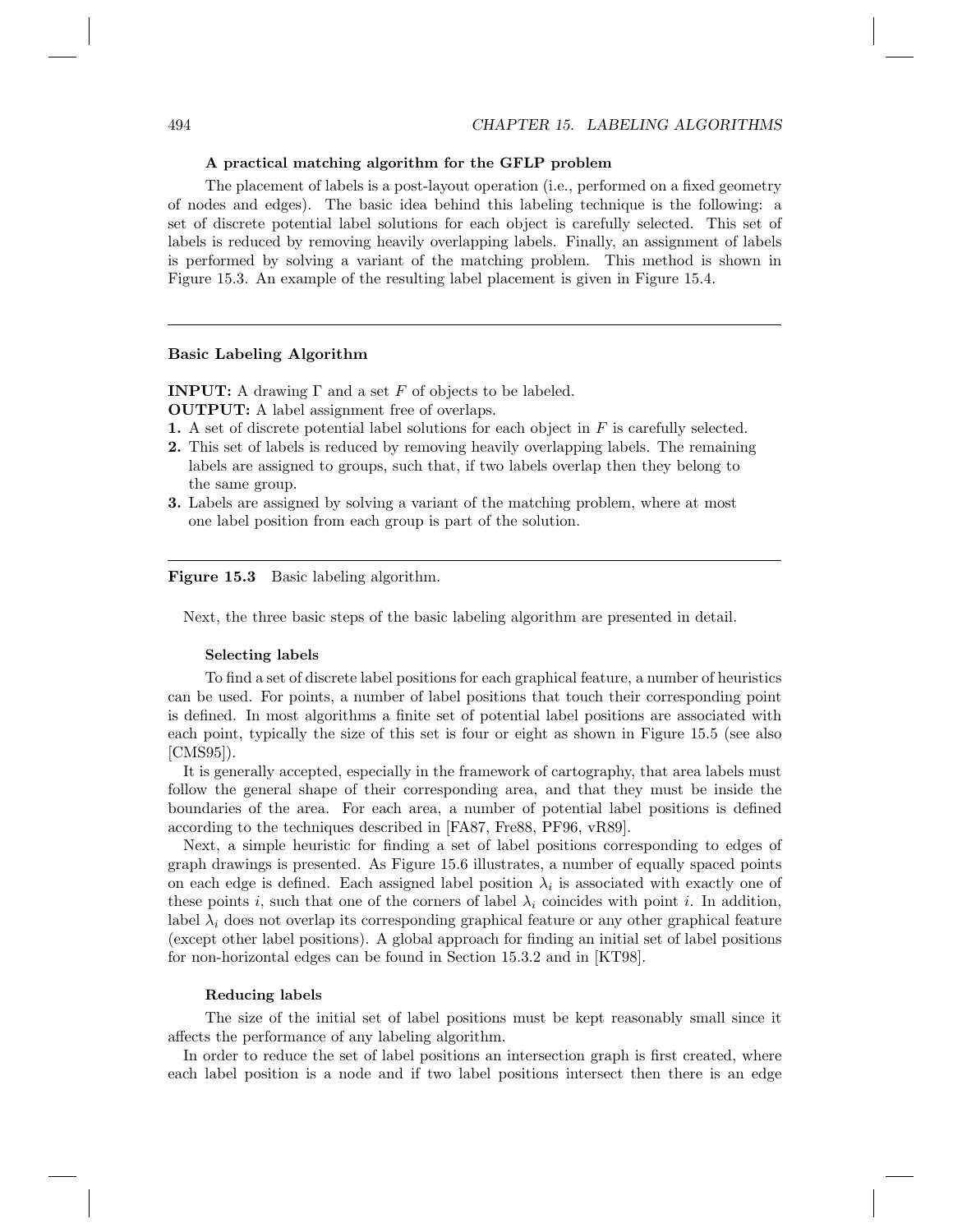

Figure 15.4 A force-directed drawing where labels are positioned by the matching technique for the GFLP problem. The labels are parallel to the horizontal axis. The grey boxes are node labels and the white boxes are edge labels. Figure taken from [KT03].



Figure 15.5 Potential label positions for a point. Figure taken from [KT03].

connecting their corresponding nodes. If label positions are parallel to the axis then overlaps can be detected using the techniques for detecting overlaps among isothetic rectangles in  $O(n \log n + K)$  time (*n* is the number of rectangles and K the number of intersections) [Ede83a, Ede83b]. Otherwise, in order to detect overlaps of labels with arbitrary orientation, the techniques of [GJS96] can be used to detect intersections between convex polygons in  $O(n^{4/3+\epsilon}+K)$  time (*n* is the total number of vertices of the polygons, K is the number of pairs of polygons that intersect, and  $\epsilon$  is any constant greater than zero).

Then, heavily overlapping labels are removed. The remaining labels are assigned to groups, such that, if two labels overlap then they belong to the same group. The goal of the third step of the algorithm is to select at most one label from each group as part of the solution. This way, the algorithm will produce a label assignment free of overlaps.

The optimal solution would be one with the maximum number of minimum size complete subgraphs (groups) of the intersection graph, with the additional constraint that each object has a large number of label positions as part of some groups. It is most likely to have a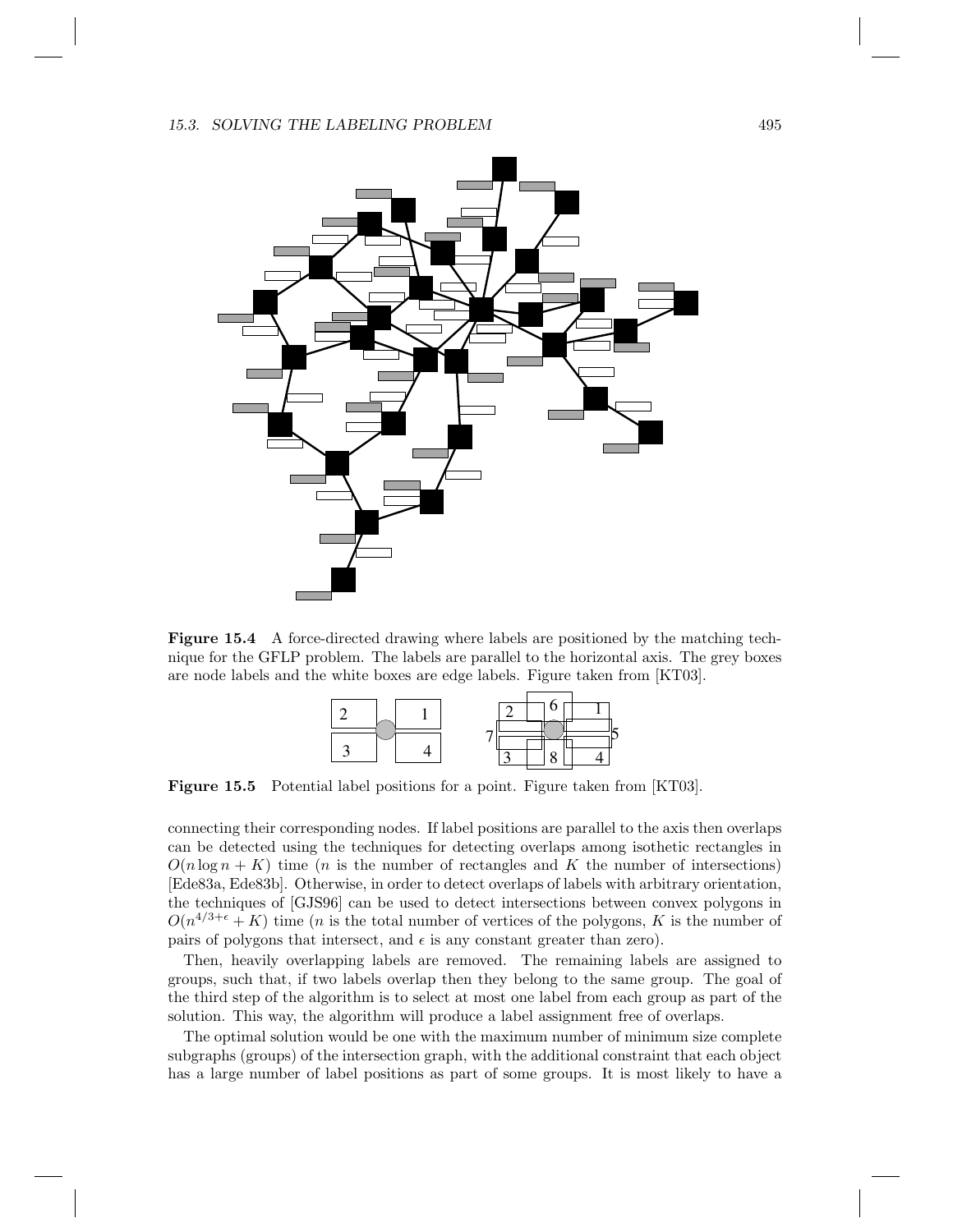

Figure 15.6 A graph drawing with label positions assigned to each edge of the drawing. Figure taken from [KT03].

successful label assignment when each object has a large number of potential label positions associated with it. In reality the goal is to find an independent set of complete subgraphs of label positions. This can be done by using heuristics based on techniques that solve the independent set problem.

Heavily overlapping labels are removed, while maintaining a large number of potential labels for each object f by keeping track of the number of labels associated with f. Our aim is to reduce the intersection graph into a set of disconnected subgraphs.

First, in order to make this process more efficient a preprocessing step is applied that eliminates unnecessary labels or assigns labels in obvious cases. For example, if a label position l of an object f is free of overlaps, then all label positions for f with lower ranking than *l* can be safely removed.

Next, an appropriate number of overlapping labels is removed. A simple and very successful (according to experiments) technique for removing overlapping labels is the following: If a subgraph c must be split, then the node with the highest degree is removed from  $c$ , unless that node corresponds to a label position of some object with very few label positions. In that case the next highest degree node from c is removed. This process is repeated until either  $c$  is split into at least two disjoint subgraphs, or  $c$  is complete.

#### Matching labels to objects

To further clarify the main idea of this technique the matching graph is introduced:

**DEFINITION 15.1** Given a drawing Γ, a set F of graphical features to be labeled, and a set  $\Lambda$  of label positions for F, the matching graph  $G_m(V_f, V_c, E_m)$  is defined as follows:

- Each node in  $V_f$  corresponds to a graphical feature in  $F$ .
- Each node in  $V_c$  corresponds to a group of overlapping labels.
- Each edge  $(i, j)$  in  $E_m$  connects a node i in  $V_f$ , to a node j in  $V_c$ , if and only if the graphical feature that corresponds to  $i$  has a label position that is a member of the group that corresponds to  $j$ .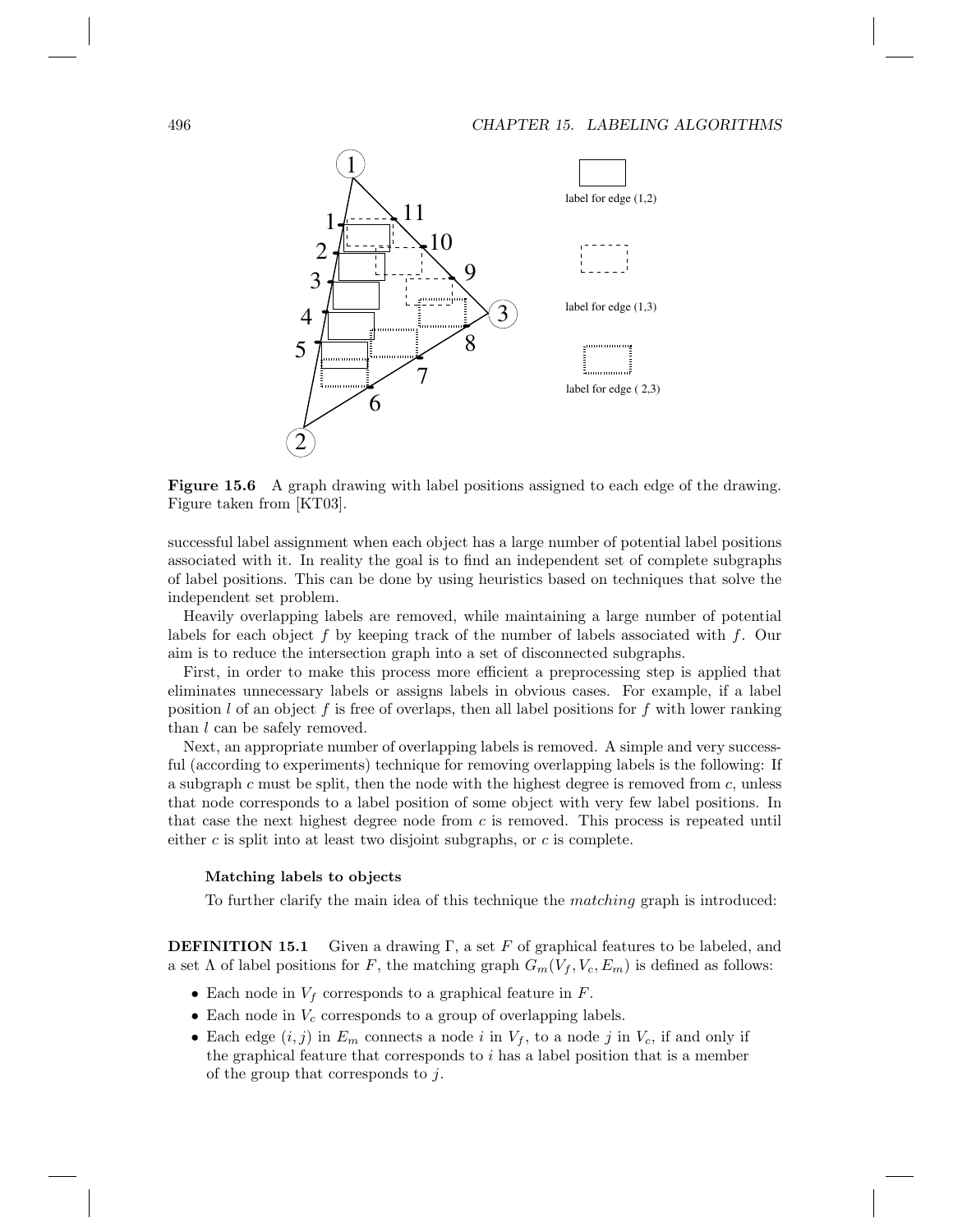#### 15.3. SOLVING THE LABELING PROBLEM 497

Notice that  $G_m$  is a bipartite graph and the cost of assigning label l to graphical feature f is the weight of edge  $(f, l)$  in  $G_m$ . Therefore, a maximum cardinality minimum weight matching for graph  $G_m$  will give us an optimal (maximum number of labels with minimum cost) label assignment with no overlaps with respect to the *reduced* set of label positions.

By representing the labeling problem as a bipartite graph, the inherent hardness of the problem is revealed. According to [KR92], the labeling problem is closely related to the independent set problem. Indeed, consider the very simple case where there is only one potential label position for each graphical feature in the drawing, the problem of assigning labels to the maximum number of graphical features is equivalent to finding a maximum size independent set.

Once the set of groups is found, the construction of the matching graph is trivial. A final label assignment can be found by solving the maximum cardinality minimum weight matching problem (see  $\lbrack GK95, \text{Tar}83 \rbrack$  for efficient algorithms) for graph  $G_m$ . The size of the matching graph depends not only on the size of the input drawing, but also on the size of set  $\Lambda$  of labels and the density of overlaps. Notice that at most one label position from each group may be part of a label assignment. Thus, a matching of graph  $G_m$  produces an assignment free of overlaps. Because the label assignment is free of overlaps, the cost of each label position will depend only on the ranking of that label. This implies that the cost of each label position can be computed by a preprocessing step.

#### 15.3.2 The ELP Problem

The problem of assigning labels to a set of lines or edges, also known as the *Edge Label Placement* (ELP) problem, has been addressed in the context of geographical and technical maps [AH95, ECMS97, vR89, WKvK<sup>+</sup>00, Zor90] and graph drawing [KT98, DKMT07]. Furthermore, any of the techniques for solving the general labeling problem (see section 15.3.1) can be applied in solving the ELP problem.

In the context of geographical and technical maps edges are linear features. Labels should be placed alongside and parallel to rivers, boundaries, roads or linear features. If the linear feature is curved, the shape of the label must follow the curvature of the linear feature. The positioning of linear labels has the greatest degree of freedom since labels can be placed almost anywhere along the linear feature, thus cartographers have been focusing their efforts on finding the right shape of the linear label.

However, in the context of graph drawing, placing labels to edges is a more complicated process. Edges are not necessarily long, they are usually straight lines or polygonal chains and they have to follow user preferences and specifications. For example an edge label might be related to the source node of the edge, thus it must be placed closer to the source node rather than the target node to avoid a misleading label assignment (see Figure 15.2).

In [DKMT07] a labeling system is presented that includes a very functional interface and labeling engine that addresses the ELP problem in the context of a graph drawing editor. It is noteworthy that the interface of that system allows the user to set the labeling preferences interactively.

In the following section a fast and simple technique, first proposed in [KT98], is presented for solving the problem of positioning text or symbol labels corresponding to edges of a graph drawing.

#### A fast and simple algorithm for labeling edges of graph drawings

This technique is based on the matching technique for solving the general labeling problem presented in section 15.3.1.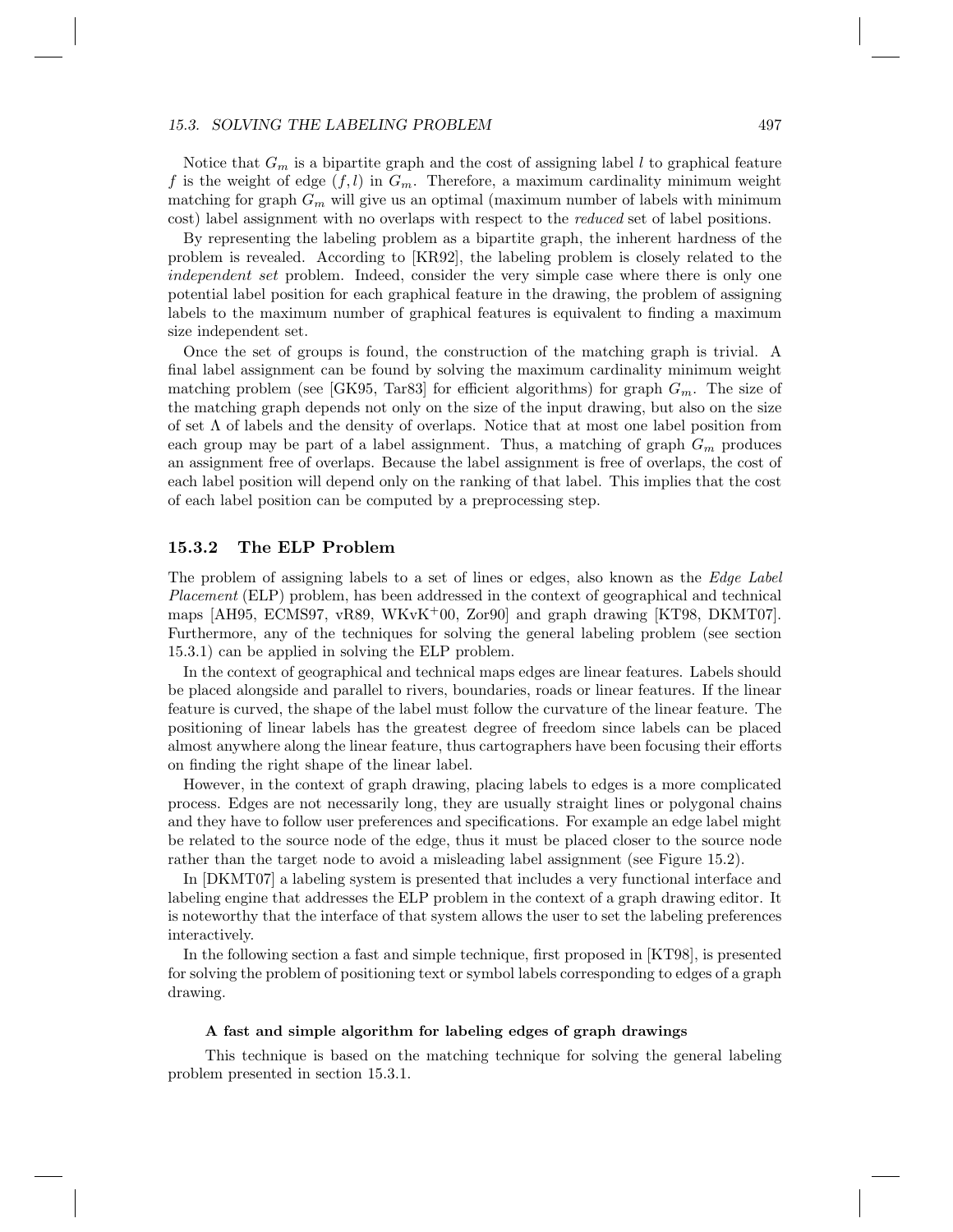The technique works for labels that are parallel to the horizontal axis, and have approximately equal height and arbitrary width. In order to simplify the discussion the following assumptions are made:

- All labels have the same size.
- Each edge has only one label associated with it.

The goal of this technique is to assign to each edge a label position that is free of overlaps and touches only its associated edge. The main idea of this technique is the following:

First, a set  $\Lambda$  of label positions is produced. Next, label positions are grouped such that each label position that is part of a group overlaps every other label position that belongs to the same group. Then, edges to label positions are matched by allowing at most one label position from each group to be part of a label assignment by using a fast matching heuristic. The key to restricting the ELP problem to a matching problem is to create a suitable initial set of label positions.

The initial set of label positions is created in the following way. The input drawing is divided into consecutive horizontal strips of equal height. The height of each strip is equal to the height of the labels. Next, a set of label positions  $\Lambda_e$  for each edge e is found. Each label position must be inside a horizontal strip. Labels are slided inside each horizontal strip until a label touches its edge, say e. That label position is included into set  $\Lambda_e$  if it does not overlap any other graphical feature or only overlaps label positions of some edge other than e, as shown in Figure 15.7. Label positions that overlap nodes or edges of the layout are not considered. Also label positions are not allowed to intersect their associated edges. Label positions lie entirely inside horizontal strips. Thus, label positions can only overlap other labels that belong to the same horizontal strip. Hence, the following are true:

- A label position of an edge e does not overlap any other label position of e.
- If two label positions overlap then they are inside the same horizontal strip.
- Each label position overlaps at most one other label position.



Figure 15.7 Assigning potential labels to edges of a drawing. Figure taken from [KT98].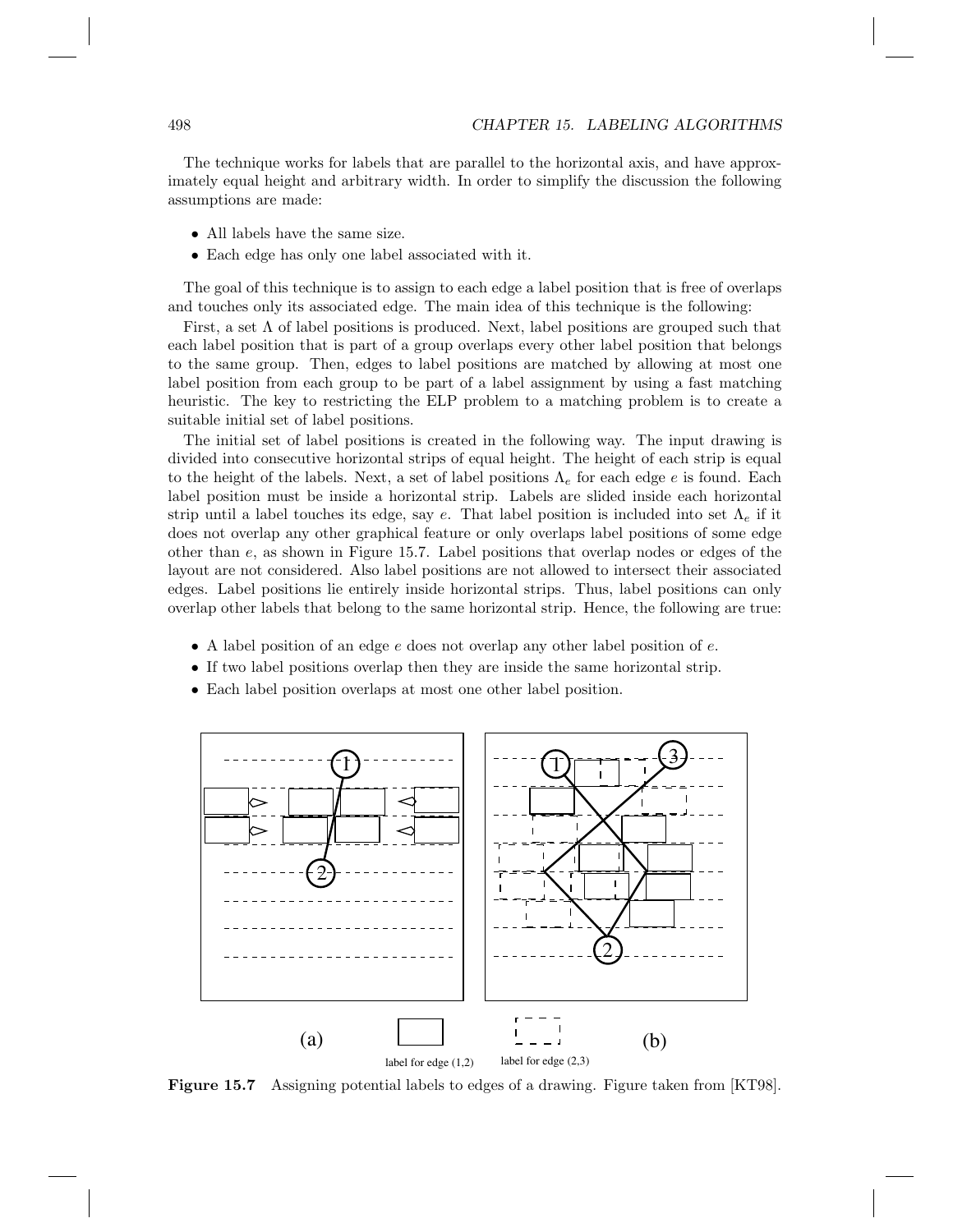#### 15.3. SOLVING THE LABELING PROBLEM 499

If two label positions overlap then they belong to the same group. If a label position is free of overlaps then it belongs to a single member group.

The size of the initial set of label positions must be kept reasonably small since it affects the performance of any labeling algorithm. The above method of defining a set of potential label positions is very practical and effective because it partitions the solution space and identifies the areas of the drawing where conflicts of label assignment may occur. In addition, it significantly reduces the search space for potential conflicts (overlaps).



Figure 15.8 (a) A simple drawing with label positions for each edge. (b) The corresponding matching graph. Figure taken from [KT03].

In Figure 15.8 a simple example of how to construct the matching graph (see Def. 15.1) is presented. Figure  $15.8(a)$  represents a simple drawing with two edges and two label positions for each edge. Figure 15.8(b) shows its corresponding matching graph. Label positions that overlap belong to the same node in the matching graph, in this example label position A of edge 1 overlaps label position C of edge 2, thus they are represented by a single node in the matching graph.

Since at most one label position from each group may be part of a label assignment, a matching of graph  $G_m$  produces an assignment free of overlaps. A maximum cardinality matching of graph  $G_m$  assigns labels to the maximum number of edges.

A description of the labeling technique is given in the algorithm of Figure 15.9.

**INPUT:** A drawing  $\Gamma$  of graph  $G(V, E)$ .

OUTPUT: A label assignment free of overlaps.

- 1. Split Γ into horizontal strips.
- 2. Find all label positions for each edge and construct the groups of overlapping labels.
- **3.** Create the matching graph  $G_m$  for Γ.
- 4. Match label positions to edges, by finding a maximum cardinality minimum weight matching of  $G_m$ .

Algorithm ELP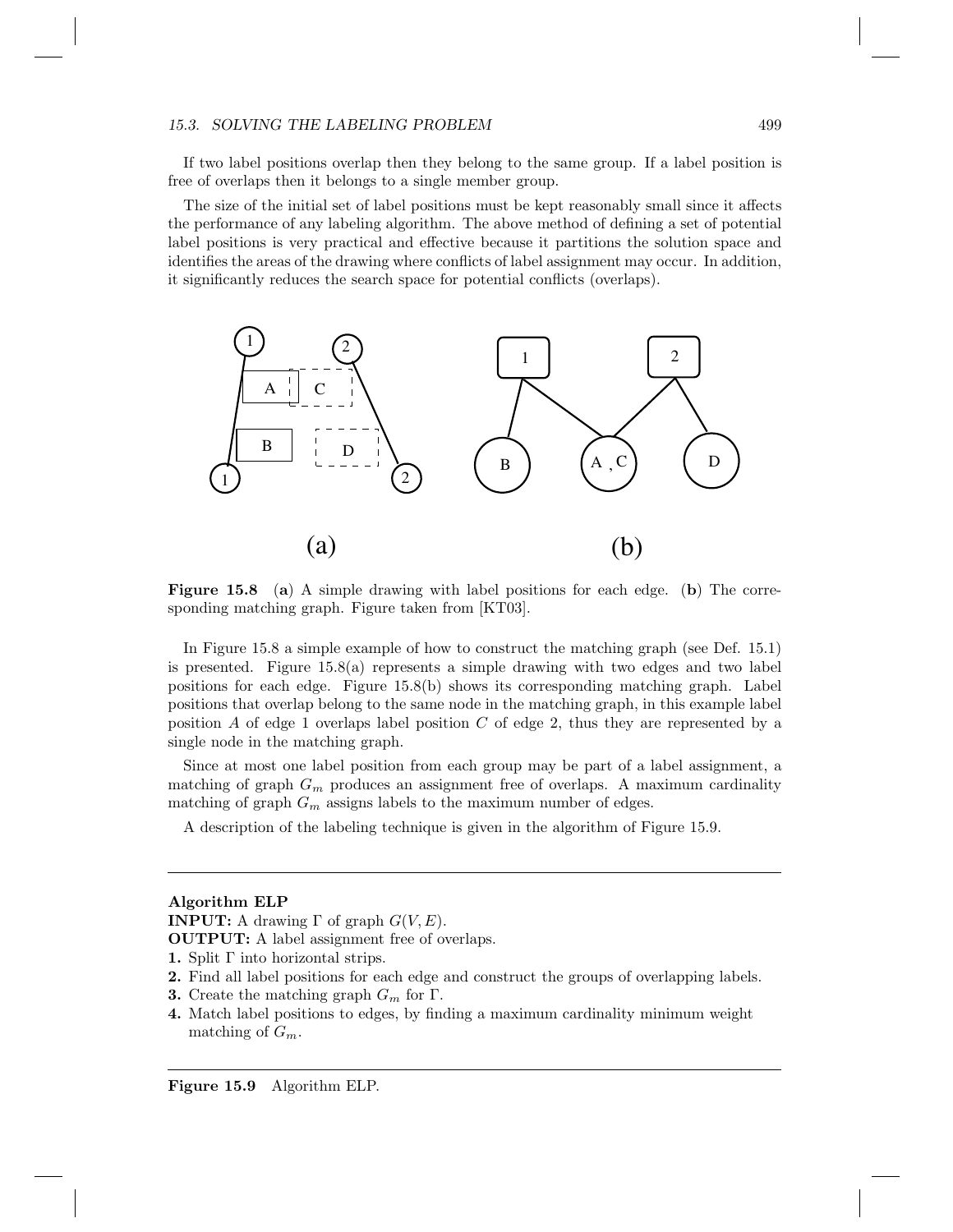The size of the matching graph depends on the size of set  $\Lambda$  of label positions. Unfortunately the size of  $\Lambda$  can be large with respect to the size of the original graph G. This implies that a typical matching algorithm might take a long time. The best algorithms for finding a maximum cardinality minimum weight matching of  $G_m$  take more than quadratic time with respect to the size of  $G_m$  [GK95, Tar83]. In order to reduce the time complexity of the matching, in the next section a heuristic is presented that finds a maximum cardinality matching with low total weight in linear time with respect to the size of  $G_m$ , by taking advantage of the structure and properties of graph  $G_m$ .

#### A Fast Matching Heuristic

Here, a fast heuristic is presented that solves the maximum cardinality matching problem for a matching graph where each node corresponding to a group of overlapping labels has degree at most two. The fast heuristic that solves the matching problem takes advantage of the simple structure of the matching graph. By construction, each node in  $V_c$ has degree at most 2 (see Figures 15.7 and 15.8). The algorithm of Figure 15.10 finds a maximum cardinality matching for  $G_m$ .

#### Algorithm Fast Matching

**INPUT:** Matching graph  $G_m$ .

**OUTPUT:** A maximum cardinality matching for  $G_m$  with low total weight.

- 1. If the minimum weight incident edge of a node in  $V_f$  connects this node to a node in V<sup>c</sup> of degree 1 *then*:
	- 1.1. Assign this edge as a matched edge.
	- **1.2.** Update  $G_m$ .
- **2.** *If* a node in  $V_f$  has degree 1 *then*:
	- 2.1. Assign its incident edge as a matched edge.
	- **2.2.** Update graph  $G_m$ .
- 3. *Repeat* Steps 1 and 2 until no new edge can be matched.
- 4. Delete all nodes of degree 0 from  $G_m$ .
- 5. For each node f in  $V_f$  *do*

**5.1.** Remove all but the two incident edges of  $f$  with the least weight.

- 6. The remaining graph consists of simple cycles and/or paths.
	- 6.1. Find the only two maximum cardinality matchings for each component.
	- 6.2. Choose the matching of minimum weight.

#### Figure 15.10 Algorithm Fast Matching.

**Note:** The *Update*  $G_m$  operation removes the two nodes incident to a new matched edge and stores that edge and its incident nodes as part of the matching. Also removes all incident edges from the two nodes.

In Step 1 matched edges are found that are part of any optimal solution. In Step 2 edges are matched to those nodes in  $V_f$  that are of degree 1. If two nodes of degree 1 in  $V_f$ are connected to the same node in  $V_c$ , as matched edge is chosen the edge with minimum weight. This implies that one of the edges will have no label. In Step 4 nodes are removed from  $G_m$  that correspond to either edges that have no potential labels assigned to them or have potential labels that will not be part of a final labeling assignment. In Step 5, for each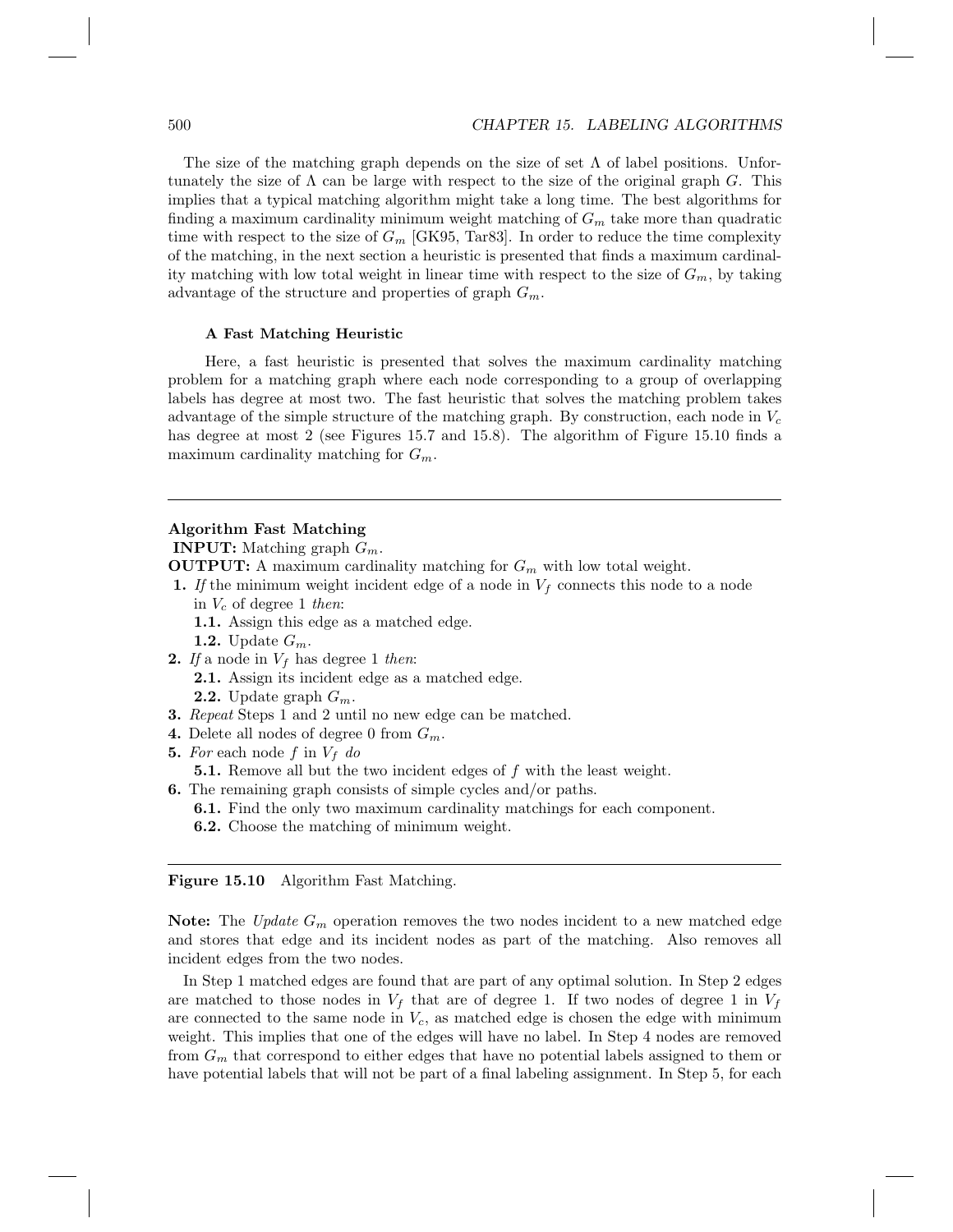#### 15.3. SOLVING THE LABELING PROBLEM 501

node in  $V_f$  of degree more than 2, only its two incident edges of least weight are kept and the rest of the edges are removed. The remaining bipartite graph has a simple structure: It consists of simple cycles or simple paths, because each node in  $V_f$  has degree 2 and each node in  $V_c$  has degree at most 2. Each path or cycle has exactly two maximum cardinality matchings. It is trivial to find both of them by simply traversing the cycle or path and picking as part of the matching only the even or odd numbered edges.



Figure 15.11 An orthogonal drawing with edge labels produced by the fast ELP technique. Figure taken from [KT03].

It is trivial to see that Algorithm Fast Matching runs in linear time. Notice that it also finds a maximum cardinality matching with low total weight because in the last step it considers only the two incident edges of nodes in  $V_e$  with the lowest weight. Figure 15.11 shows a label assignment produced by the fast ELP technique.

#### Further Improvements

For the above fast and simple technique for labeling edges of graph drawings it is clear that the longer and the more vertical the edges are, the more potential label positions are associated with each edge. Thus, the greater the possibility for the labeling algorithm to assign a label to each of these edges. Therefore, hierarchical drawings are particularly suitable for this algorithm since edges are usually long and almost vertical. This technique performs very well also for straight-line drawings, such as ones produced by force-directed and circular techniques. One weakness of this labeling technique is that it ignores horizontal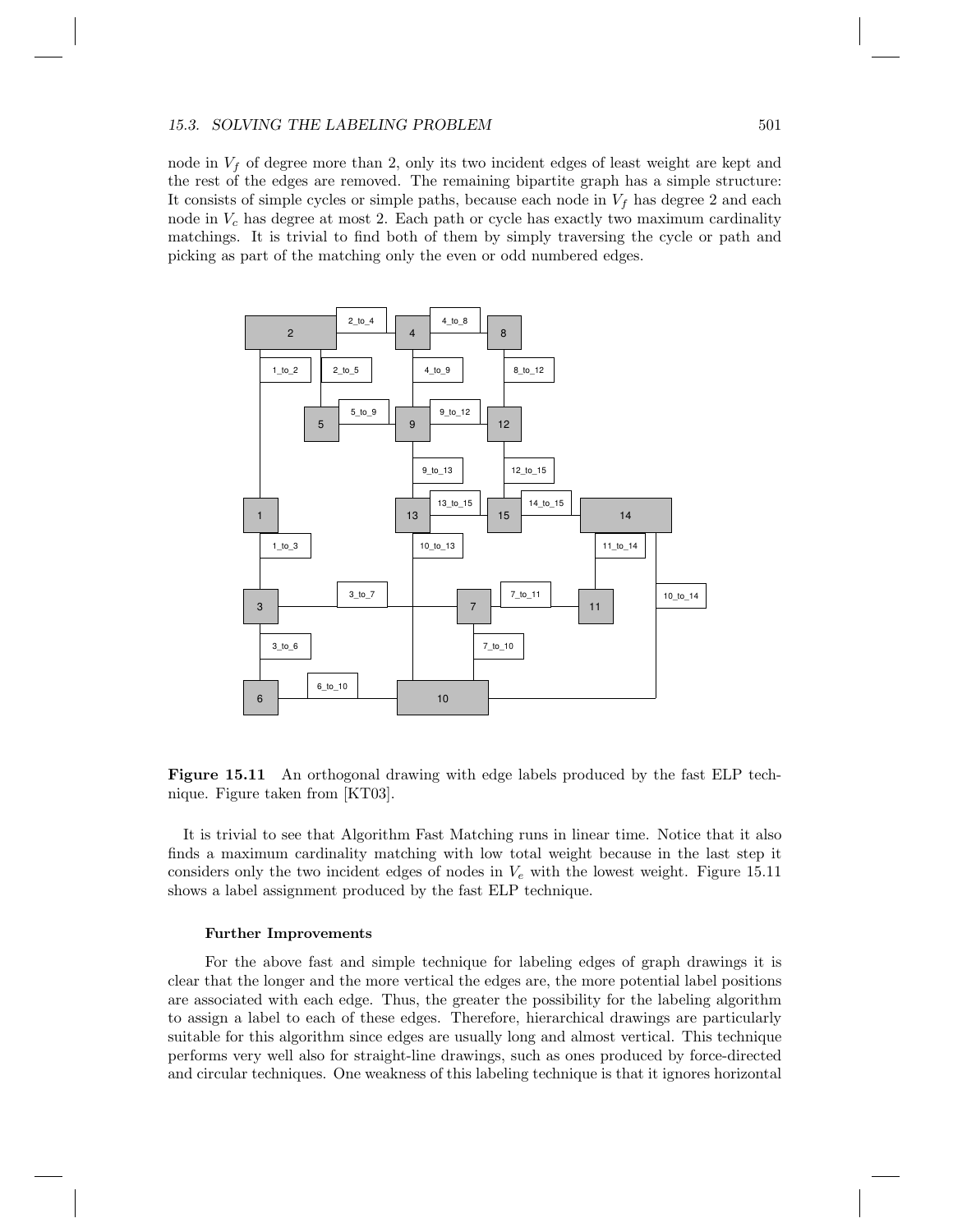edges or edge segments. Thus, as presented, this technique is not suitable for orthogonal drawings. However, one can use the general technique by dividing an orthogonal drawing into horizontal and vertical strips in order to find a set of label positions, followed by the assignment of labels to edges. Figure 15.12 shows the results with an example.



Figure 15.12 An orthogonal drawing with edge labels, which contains many horizontal edge segments, produced by the fast ELP technique. Figure taken from [DKMT07].

In addition, when drawings are very dense or there is a large number of oversized labels, the default label assignment produced by the labeling system might not be satisfactory. In such cases, the user can fine tune the algorithm by relaxing the labeling quality constraints by allowing overlaps (see Figure 15.13).

#### 15.3.3 The NLP Problem

The problem of assigning labels to a set of points or nodes, also known as the *Node Label Placement* (NLP) problem, has been extensively studied in the context of automated cartography and many successful algorithmic approaches have been introduced [CMS95, DMM<sup>+</sup>97, FW91, Hir82, WW95, Zor90]. Also, any of the techniques for solving the general labeling problem (see section 15.3.1) can be applied to the NLP problem.

Algorithms based on local and exhaustive search [DF92, EG90, FA87] and simulated annealing [ECMS97] are well suited for solving the NLP problem. Experimental results [CMS95] have shown that simulated annealing outperforms all algorithms based on local and exhaustive search. In addition simulated annealing is one of the easiest algorithms to implement.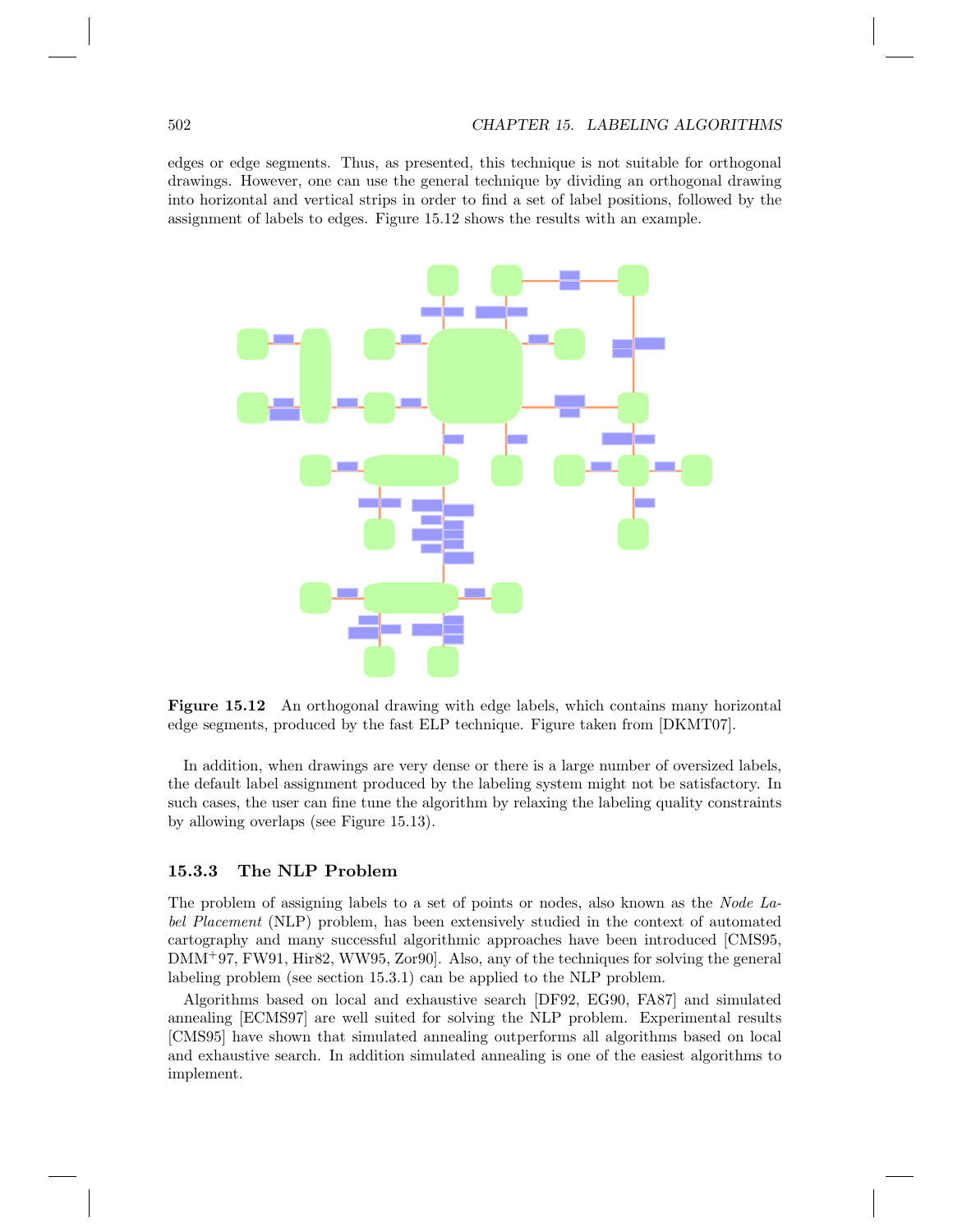

Figure 15.13 A circular drawing with edge labels, where labels are allowed to overlap other graph objects, produced by the fast ELP technique. Figure taken from [DKMT07].

These algorithms start with a rather small initial set of potential label positions from which they derive a final label assignment. This is because the size of the initial set of label positions plays a critical role in the performance of these algorithms. This precondition works well when solving the NLP problem. For example, each point is given at most four or eight potential label positions (see Figure 15.5).

Approximation algorithms for restricted versions of the NLP problem are presented in [DMM<sup>+</sup>97, FW91]. Specifically, the approach of [FW91] assigns labels of *equal* size to all points while attempting to maximize the size of the assigned labels. The work in [WW95] improves the results in [FW91] by using heuristics. A similar approach has been taken in [DMM<sup>+</sup>97]. In effect, finding the maximum label size is equivalent to finding the smallest factor by which the map has to be zoomed out such that each point has a label assigned to it. However, it is not clear how these techniques can be modified to solve real-world problems, including the labeling of graphical features of graph drawing, where the label size is usually predefined and labels are not necessarily of equal size.

Another approach to solve the NLP problem is based on the sliding model, where sliding labels can be attached to the point they label anywhere on their boundary. This model was first introduced in [Hir82] who gave an iterative algorithm that uses repelling forces between labels in order to eventually find a placement of labels. A polynomial-time approximation scheme and a fast factor-2 approximation algorithm for maximizing the number of points that are labeled by axis-parallel sliding rectangular labels of common height, based on the sliding model, is presented in [vKSW99].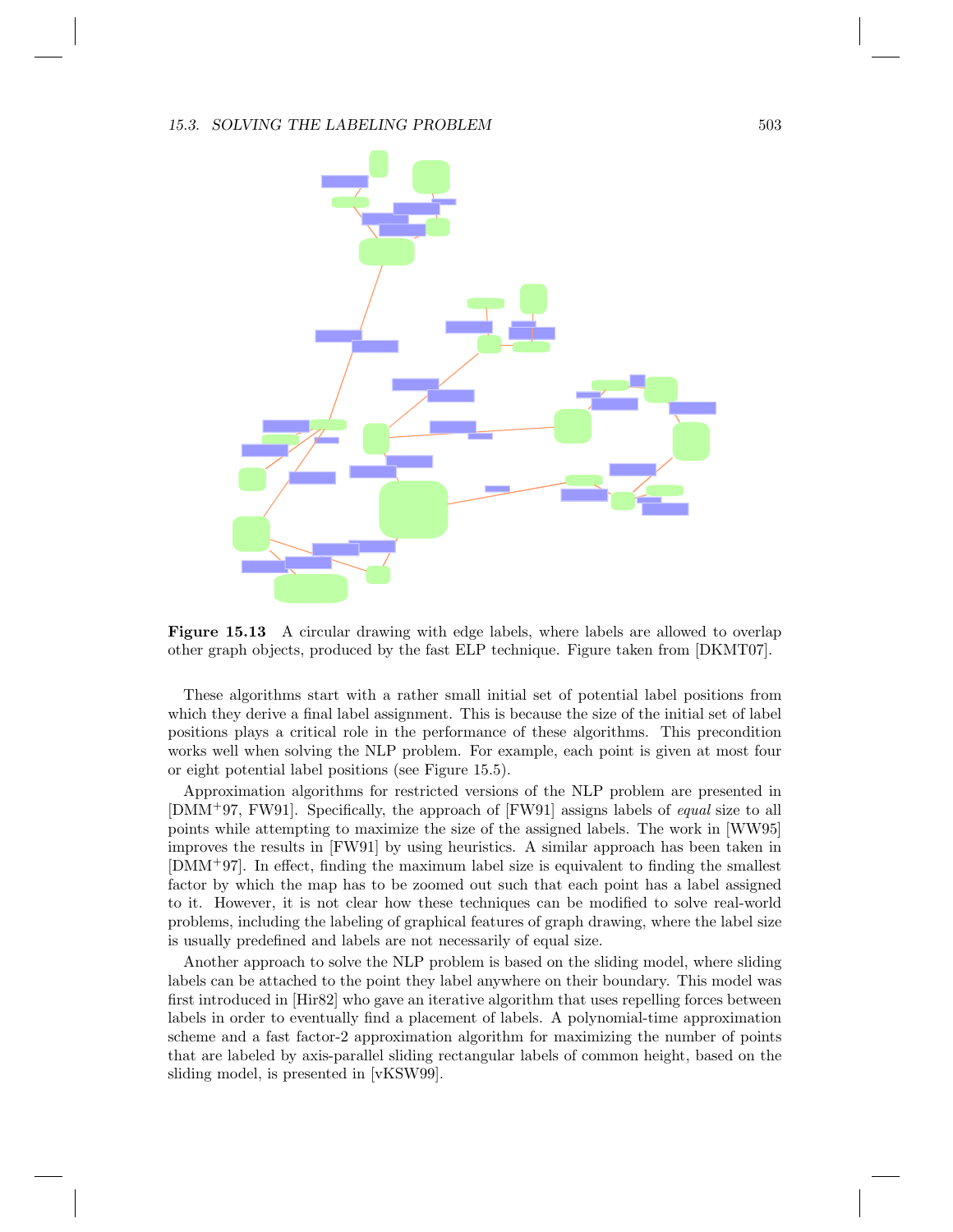#### 15.3.4 The MLP Problem

Many algorithms exist for the labeling problem; however, very little work has been directed toward positioning many labels per graphical feature in a map or drawing [FA87, Fre88, KT06]. This problem is known as the *Multiple Label Placement* (MLP) problem.

In existing automated name placement systems for geographic maps simple techniques have been utilized to address the MLP problem [FA87, Fre88]. Specifically, each feature to be labeled is partitioned into as many pieces as the number of labels for that feature. Then, labeling algorithms for single label per graphical feature may be applied to the new set of partitioned graphical features. In many applications, this straightforward approach presents some difficulties. For example, it might be necessary or preferable to position labels that are associated with the same graphical feature next to each other (e.g., two labels assigned to an edge must be close to the source node of the edge). This is often the case when labels describe more than one attribute of the same feature. Furthermore, the feature to be labeled might be a point or an area. Then, we must partition the solution space and assign one label to each of the partitions. However, efficiently partitioning the solution space is as hard as solving the original labeling problem. Even when we need to place more than one label associated with a linear graphical feature in regular intervals from each other, this approach seems weak. Since, by splitting the features beforehand we eliminate solution space that otherwise could be used to position a label.

One can avoid the situations described in the previous paragraph by allowing each of the labels to be placed in any legible label position of the associated graphical feature. An iterative approach based on existing labeling algorithms that assigns one label per graphical feature can be used to produce a solution. This can be done by applying these algorithms as many times as the number of labels per graphical feature. This scheme presents a new challenge: most labeling algorithms are based on local and exhaustive search. Thus, their performance (running time and quality of solutions) is sensitive to the size of the graphical features to be labeled and to the density of the drawing. Clearly, if each graphical feature in a drawing is associated with i labels, then the size of the problem is i times larger. Therefore, the above techniques might be slow even for small instances.

In [KT06] the MLP problem is treated in the context of graph drawing. A framework for evaluating the quality of label positions is presented. In addition, two algorithmic schemes are presented:  $(i)$  A simple and practical iterative technique and  $(ii)$  A flow-based technique which is an extension of the matching technique presented in section 15.3.1. In the following sections these techniques will be presented in detail.

#### Labeling quality rules for the MLP problem

Multiple labels per graphical feature are needed not only when objects are very long (i.e., long edges) and repetition is necessary, but also when more than one attribute per graph object must be displayed. Therefore, some additional considerations have to be taken into account with respect to the quality of a label assignment, when graphical features have many labels. Specifically, we must take into account how labels for the same graphical feature influence each other. For example, many times each of the labels corresponds to some attribute of a graphical feature and the relative position of a label with respect to other labels of the same graphical feature reveals that attribute.

Next, we present some constraints that may be used to ensure that each label is unambiguous, easily read and recognized, when more than one label is associated with a graphical feature. These constraints can be divided into three general categories: (i) *proximity*, (ii) *partial order*, and (iii) *priority*. In order to illustrate the three different sets of constraints we will use as an example the labeling of a single edge  $(s, t)$  with two labels  $l_s$  and  $l_t$ . Label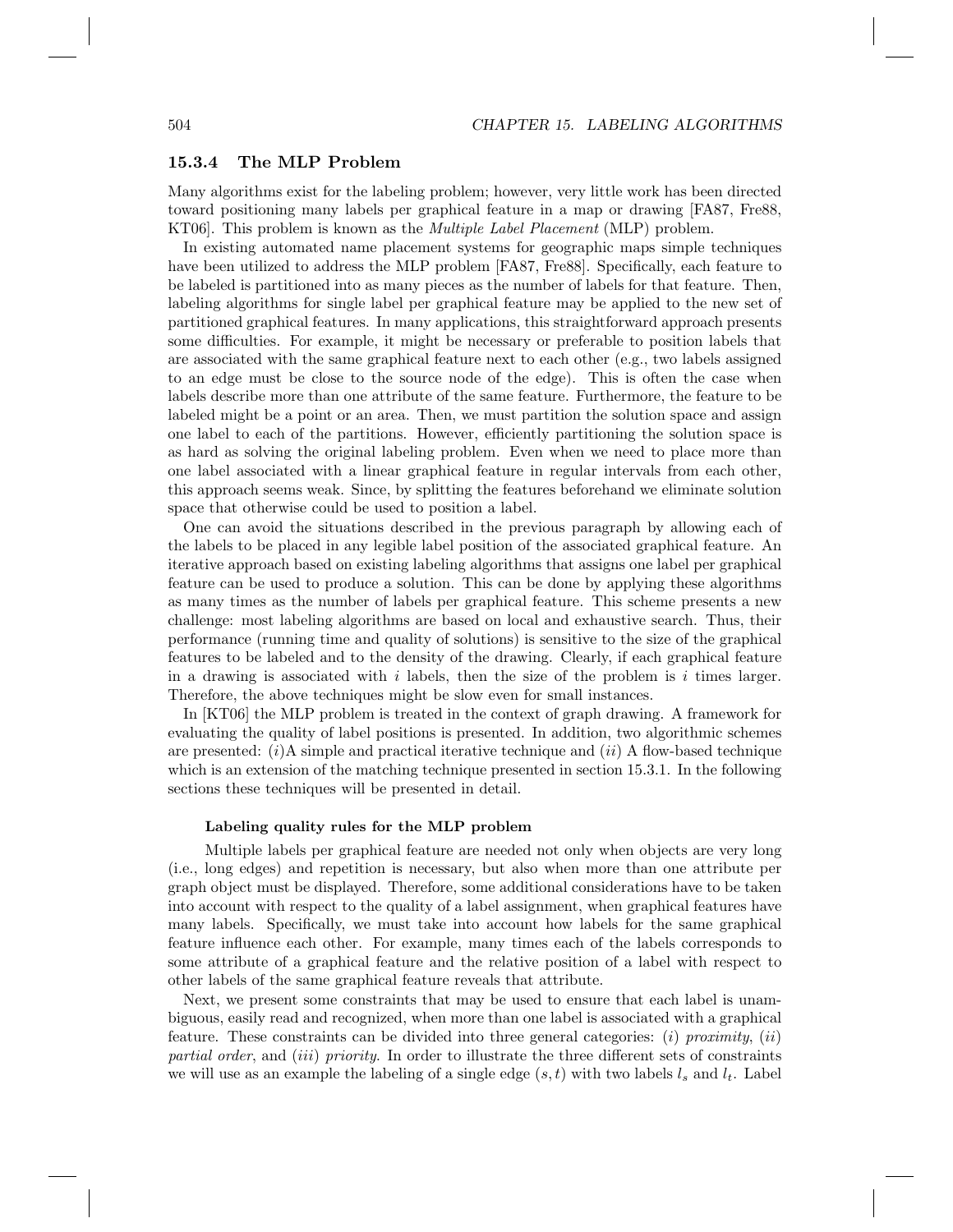

Figure 15.14 (a) A preferable label assignment. (b) A misleading label assignment. (c) Defining strict proximity constraints. (d) Defining relaxed proximity constraints. Figure taken from [KT06].

 $l_s$  is associated with the source node and label  $l_t$  is associated with the target node, as shown in Figure  $15.14(a)$ .

#### Proximity:

Label  $l_s$  (resp.  $l_t$ ) must be in close proximity with the source (resp. target) node to avoid ambiguity. Therefore, it is necessary to define a maximum distance from the source (resp. target) node that label  $l_s$  (resp.  $l_t$ ) may be positioned. When edge  $(s, t)$  is associated with exactly one label, then that label may be located anywhere inside the solution space. If there are more than one label associated with  $(s, t)$ , then each label must be positioned inside an area that is a subset of the solution space.

In Figure 15.14 we illustrate the importance of the proximity constraints. For example the label assignment in Figure  $15.14(a)$  is a preferable assignment. The assignment in Figure 15.14(b) does not convey clearly the meaning of the labels, because they are very close to the target node; hence by observing the picture we cannot establish with certainty that the source label is associated with the source node. In Figure  $15.14(c)$  the proximity constraint is that the distance between the source (resp. target) node and its label must be at most half the length of the edge. This implies that the source (resp. target) label must be inside the source (resp. target) region. The defined proximity constraints in Figure 15.14 $(c)$  are too restrictive, since the defined regions do not intersect. One could define more relaxed proximity constraints, as shown in Figure  $15.14(d)$ , where intersecting of different regions is allowed. In practice the latter is preferable since it increases the labeling solution space and improves the possibility for finding a labeling assignment, especially in cases where the drawing is crowded.

#### Partial Order:

A label associated with the source (resp. target) node must be closer to the source (resp. target) node than any other label to avoid ambiguity. Thus, in many cases, it is appropriate to define a partial order between labels of the same graphical feature according to some invariant (e.g., x or y axis, distance from a fixed point).

In Figure  $15.15(c)$  we present an example where the absence of a partial order rule produces a misleading label assignment, since by simply looking at the picture we associate the target (resp. source) label to the source (resp. target) node. In Figures  $15.15(a)$  and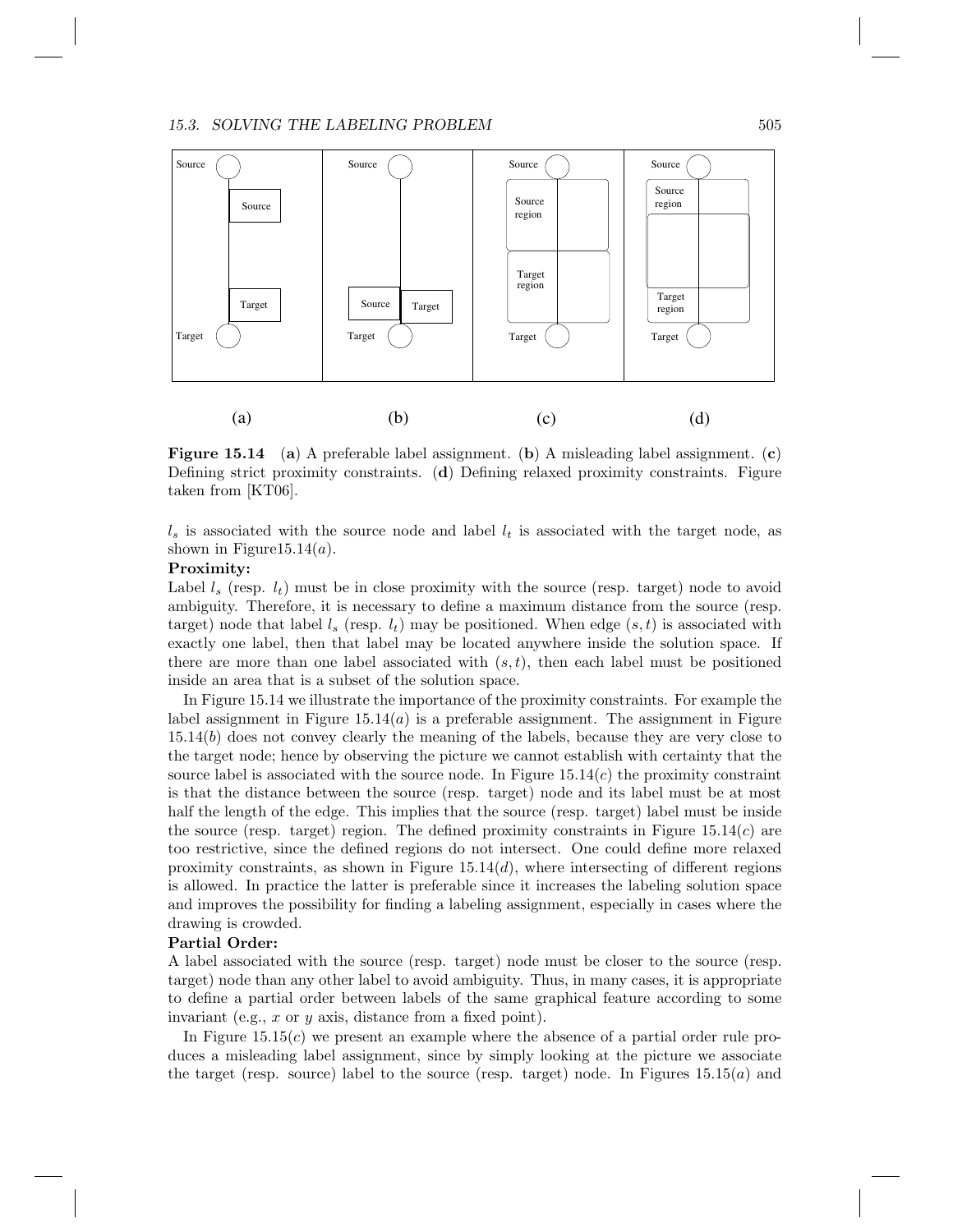

**Figure 15.15** (a) A preferable label assignment. (b) An acceptable label assignment. (c) A misleading label assignment. Figure taken from [KT06].

 $15.15(b)$  the additional condition that a label associated with the source node must be closer to the source node than the label associated with the target node ensures the correct interpretation of the label assignment. If we define restrictive proximity constraints, as shown in Figure 15.14(c), then a partial order constraint is not necessary. However, if we relax the proximity constraints, as shown in Figure  $15.14(d)$ , then we need to define a partial order constraint in order to avoid misleading labeling assignments.

#### Priority:

In many cases, it is impossible to assign all labels associated with a graphical feature, due to the density of the drawing. Then, the user might prefer to have the important labels assigned first, and then assign the rest of the labels if there is available space.

These three sets of constraints present a succinct framework for a good label assignment with respect to the MLP problem.

In the following sections we focus on two sets of heuristics, iterative and flow-based, to solve the MLP problem.

#### An iterative algorithm for the MLP problem

First a simple iterative approach to solve the problem of assigning multiple labels to each graphical feature of a drawing is presented. For simplicity, let us assume that each graphical feature is associated with the same number of label positions. The main idea is the following: existing algorithms solve the labeling problem for single label per graphical feature. Therefore, one could solve the MLP problem by applying these algorithms as many times as the number of labels per graphical feature. This method consists of a main loop, and we execute the loop as many times as the number of labels per graphical feature. In particular, at the *i-th* execution of the loop, we assign the *i-th* label to each graphical feature.

This technique can take into account all three sets of constraints: (a) proximity (by considering only the label positions that respect the proximity rules), (b) partial order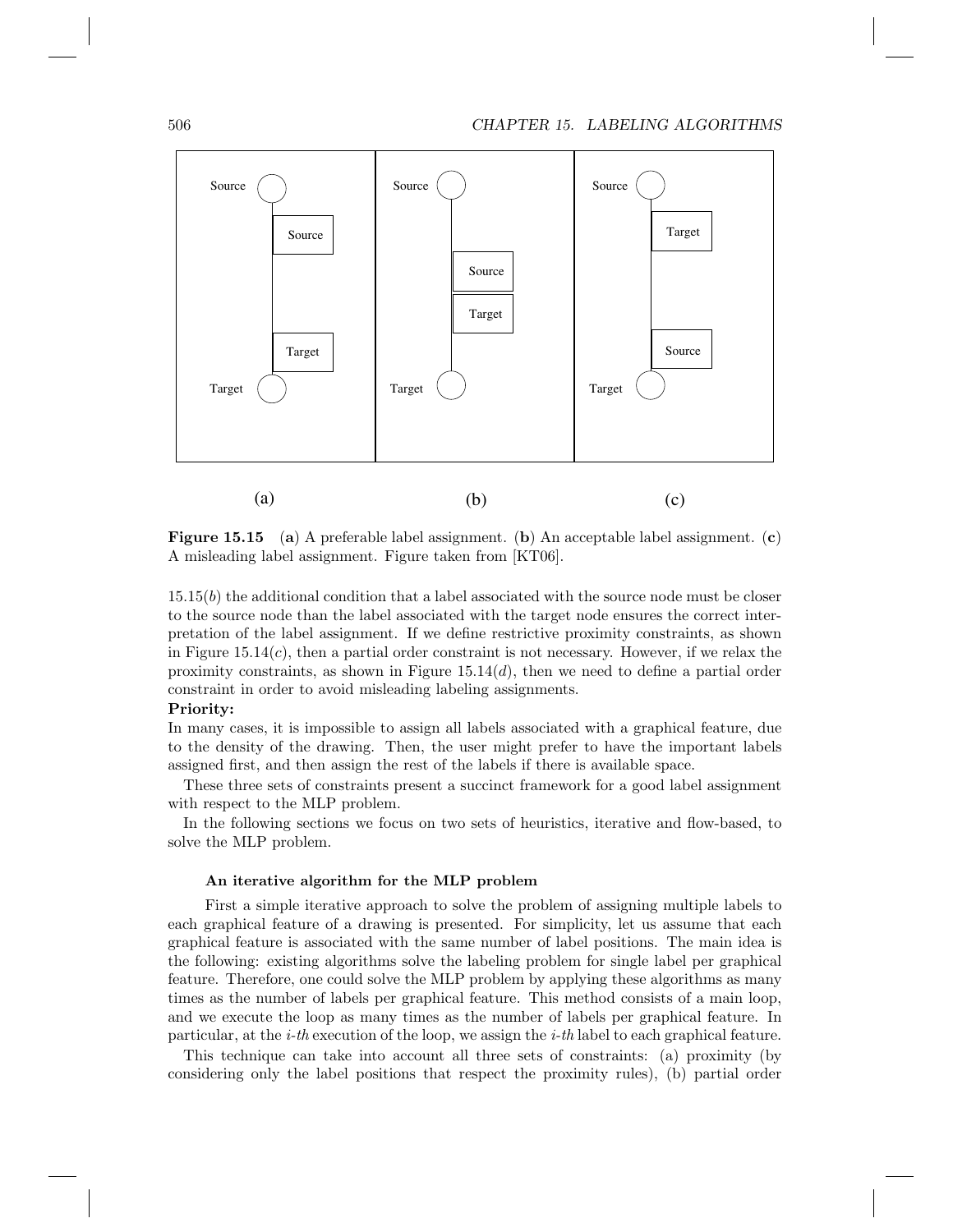#### 15.3. SOLVING THE LABELING PROBLEM 507

(by eliminating from the set of potential label positions, after each execution of the loop, the label positions that do not respect the partial order) and (c) priority (by selecting, if possible, the label position of highest priority among the available label positions). One can refine this technique by first finding a set of label positions before entering the loop, and then executing inside the loop only the step of positioning labels. The refinement works because the cited labeling algorithms produce a label assignment from an initial finite set of discrete potential label positions. The refined algorithm is shown in Figure 15.16.

#### Iterative Algorithm

**INPUT:** A drawing  $\Gamma$ , a set of graphical features F in  $\Gamma$  to be labeled,

- a number  $N$  of labels for each graphical feature  $f$  in  $F$ .
- OUTPUT: A label assignment.
- 1. Find an initial set of label positions L.
- **2.** For  $i = 1$  to N do:
	- 2.1. Assign the *i-th* label to each graphical feature in F from the set L of potential labels using existing labeling algorithms.
	- 2.2. Remove potential label positions from L that overlap already assigned labels.





Figure 15.17 An orthogonal drawing with two labels per edge, positioned by the Iterative algorithm. Figure taken from [KT06].

Even though this technique is very attractive, especially because it can be realized by using existing labeling algorithms, it presents some challenges that have to be addressed. Labeling techniques based on local or exhaustive search first create an initial label assign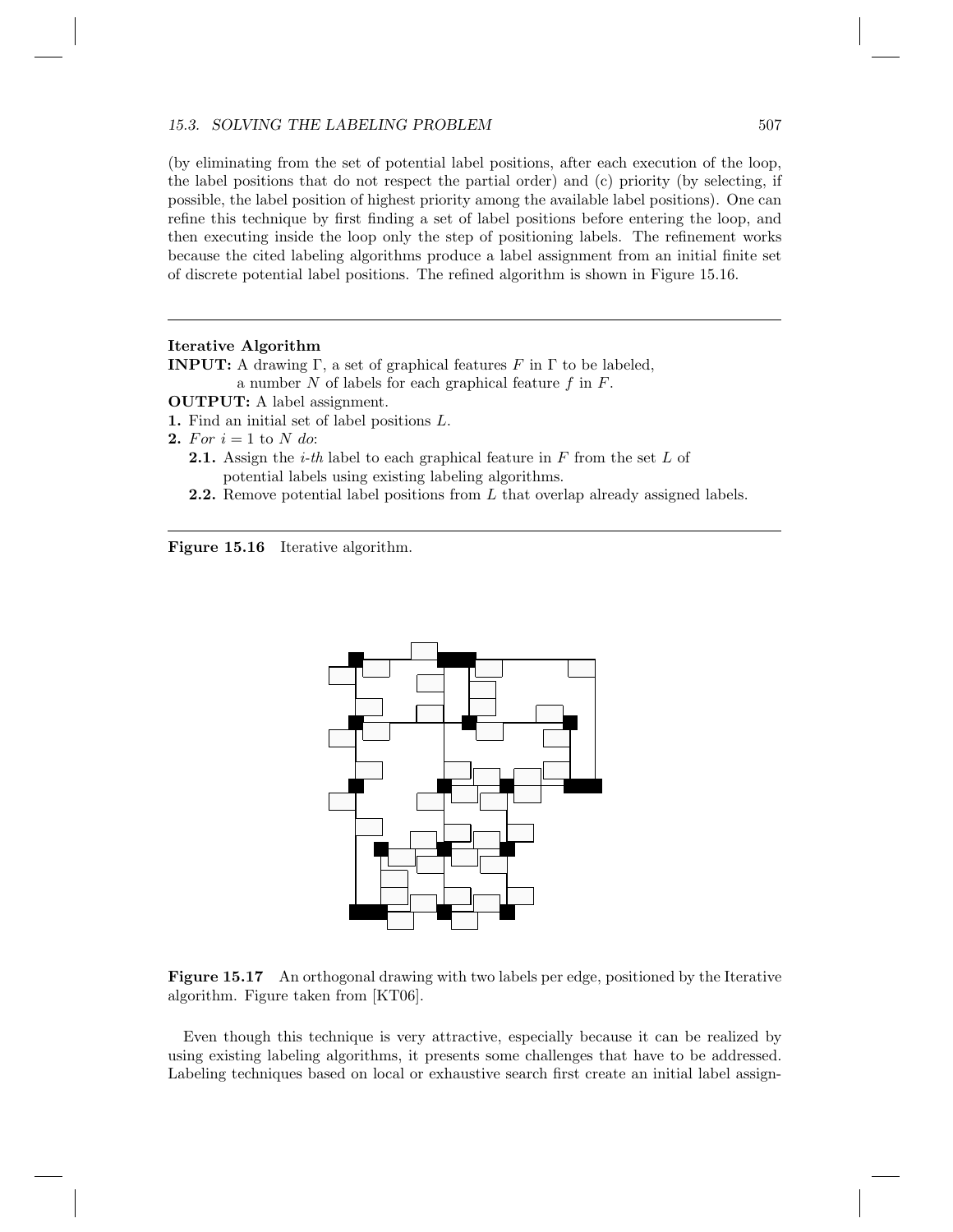ment where conflicts between labels are allowed. Then conflicts are resolved by repositioning assigned labels until all conflicts are resolved, or no further improvement can be achieved. When applying these techniques in the context of the iterative algorithm one can either apply repositioning only for labels assigned in the current run of the loop or for any assigned label (even in previous runs of the loop). In either case such techniques are slow.

This iterative approach is especially suited for the labeling algorithms presented in [KT98, KT03], because they first find a set of label positions, and then they produce a label assignment in a single step without any repositioning of labels (see Figures 15.17 and 15.18).



Figure 15.18 A hierarchical drawing with two labels per edge, positioned by the Iterative algorithm. Figure taken from [KT06].

#### A Flow-Based algorithm for the MLP problem

The matching technique presented in Section 15.3.1 can be further extended to support placement of more than one label per graphical feature of a graph drawing. The algorithm presented here assigns label positions in a non-iterative fashion. It solves the MLP problem by reducing it to an assignment problem.

First the matching graph  $G_m$  is created (see Section 15.3.1 for more details).

Next, the matching graph  $G_m$  is transformed into a flow graph  $G_{flow}(s, t, V_f, V_c, E_f)$ .  $G_m$  is converted to an st-graph by introducing two nodes s and t. Node s is connected to each node in  $V_f$ , and node t is connected to each node in  $V_c$ , as shown in Figure 15.19.

Finally capacities to each edge of the flow graph  $G_{flow}$  are assigned in the following way:

- Each edge of the original matching graph has capacity one.
- Each edge  $(c, t)$  of  $G_{flow}$  incident to the target node has capacity one.
- Each edge  $(s, v)$  incident to the source node has capacity equal to the number of labels associated with the graphical feature of the input graph that is represented by node v in  $G_m$ .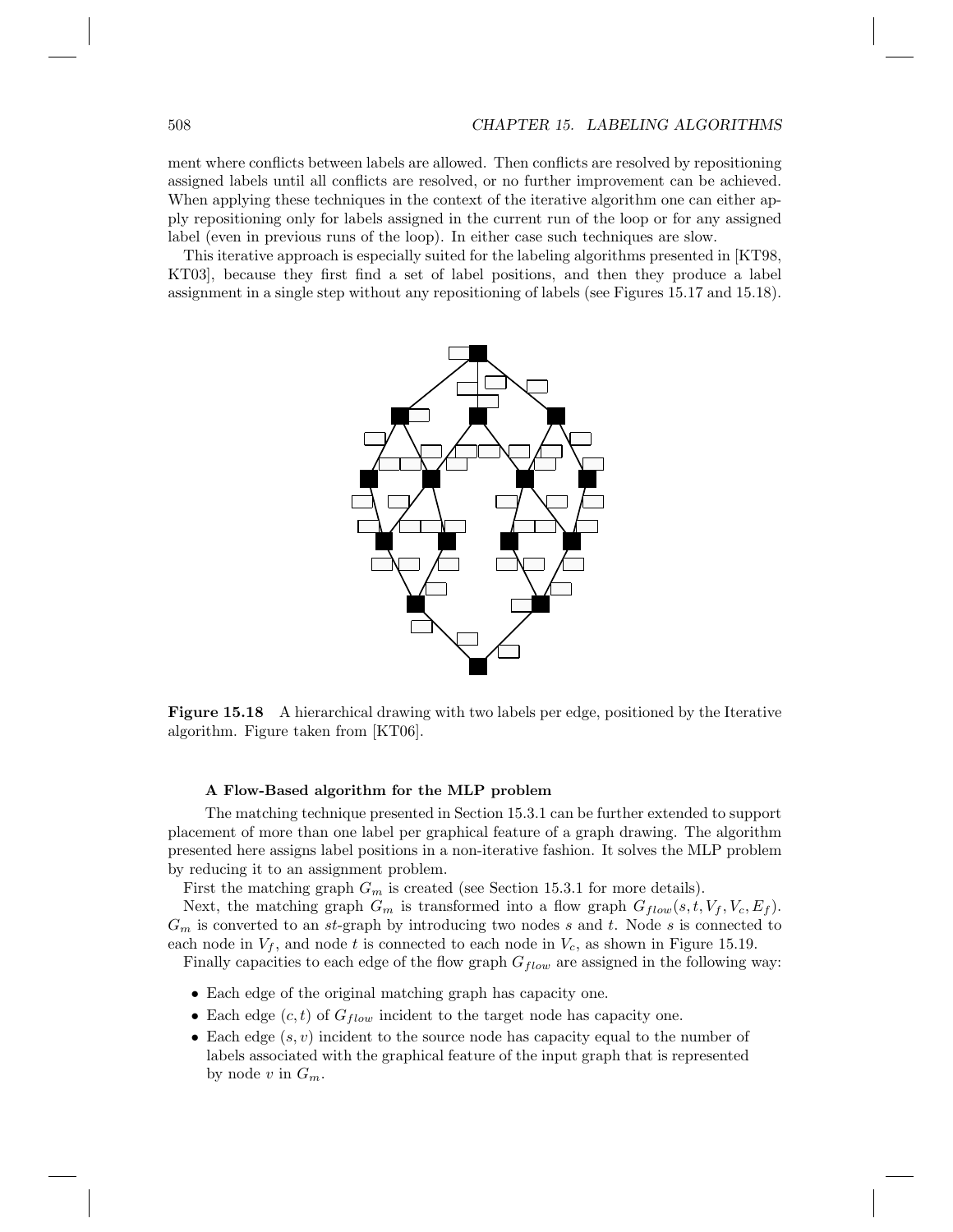

Figure 15.19 The flow graph. Figure taken from [KT06].

Clearly a maximum flow of graph  $G_{flow}$  will produce a maximum cardinality label assignment with respect to the set of labels encoded in the matching graph. Sophisticated techniques can solve the maximum flow problem in  $O(nm \log n)$  time [AMO93], where n is the number of vertices and  $m$  is the number of edges of the flow graph.

This technique is summarized in the algorithm of Figure 15.20.

#### Flow-based Algorithm

**INPUT:** A drawing  $\Gamma$ , a set of graphical features  $F$  in  $\Gamma$  to be labeled, a number  $M(f)$  of labels for each graphical feature f in F.

OUTPUT: A label assignment free of overlaps.

- 1. Find a set of label positions for each graphical feature in the drawing.
- 2. Arrange overlapping label positions into groups.
- **3.** Create the matching graph  $G_m$ .
- **4.** Augment graph  $G_m$  to a flow graph  $G_{flow}$ .
- 5. Assign capacities to each edge of  $G_{flow}$ .
- **6.** Assign cost to edges of  $G_{flow}$ .
- 7. Find the maximum flow minimum cost of graph  $G_{flow}$ .
- 8. Assign labels according to the results of Step 7.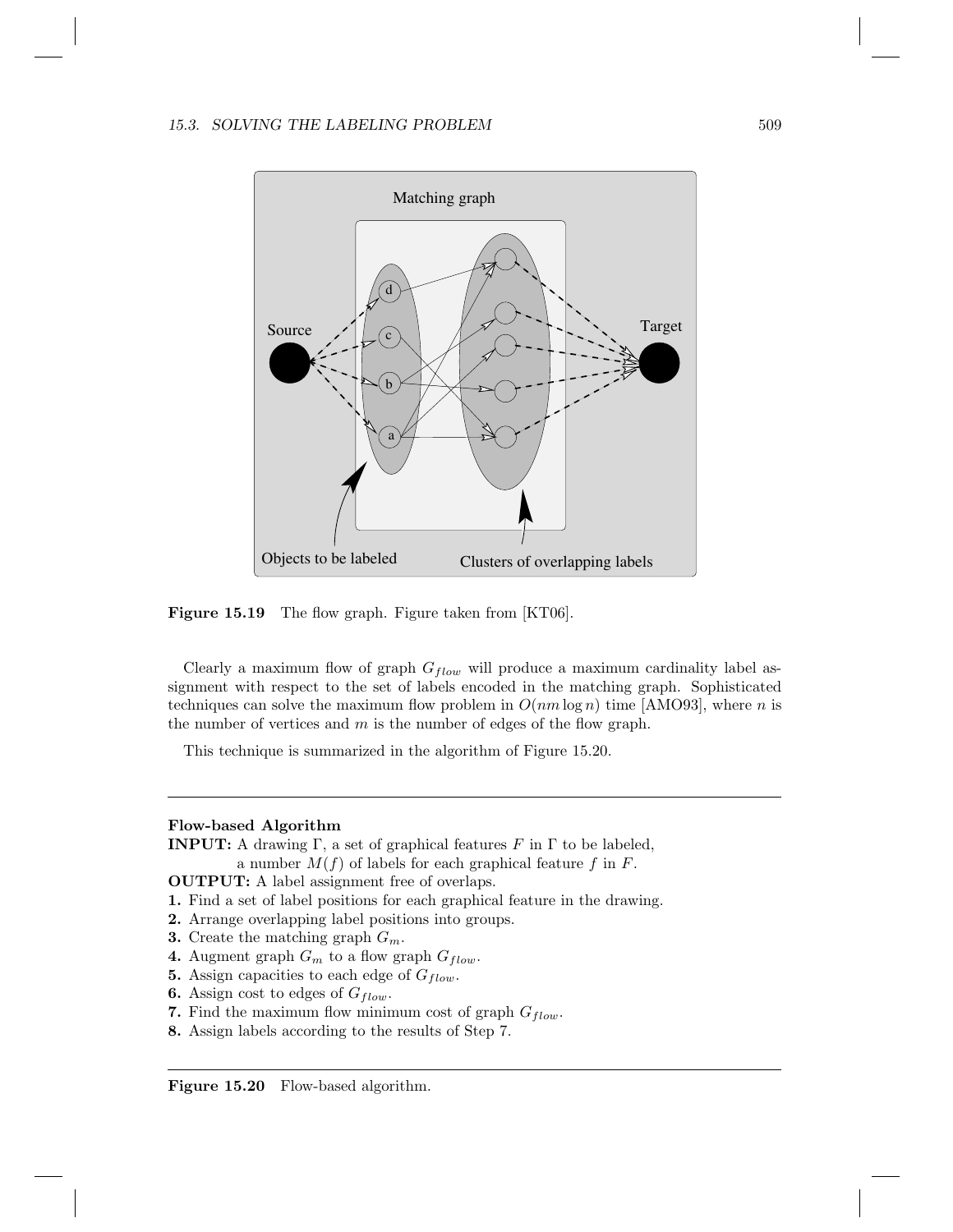The two most time consuming steps of the above algorithm are the detection of overlaps between label positions and the matching produced by running a maximum flow minimum cost algorithm on the flow graph. Clearly the time required for those two steps depends highly on the size of the initial set of label positions. Therefore, the performance of the above algorithm is closely related to the size of the initial set of label positions.

One point that needs to be emphasized is that the framework just described can take into account the cost of a label assignment with respect to priority, proximity and aesthetic criteria. Since the final label assignment is free of overlaps, one may assume that there is no cost associated with the relative position of any pair of assigned labels. Each edge in the bipartite graph  $G_m$  connects a graphical feature to a label position of that feature that belongs to some group. The cost of label position  $l$  of graphical feature  $f$  is included as the weight of edge  $(f, l)$  in the matching graph. Then, by assigning to edges incident to source and target nodes weight equal to zero, one can find a maximum cardinality minimum cost label assignment for the reduced MLP problem by solving the maximum flow minimum cost problem for the flow graph  $G_{flow}$  (see [AMO93] for efficient techniques for solving the flow problem). Figures 15.21 and 15.22 show label assignments produced by the Flow-based algorithm.



Figure 15.21 A force-directed drawing with two labels per edge, positioned by the Flowbased algorithm. Figure taken from [KT06].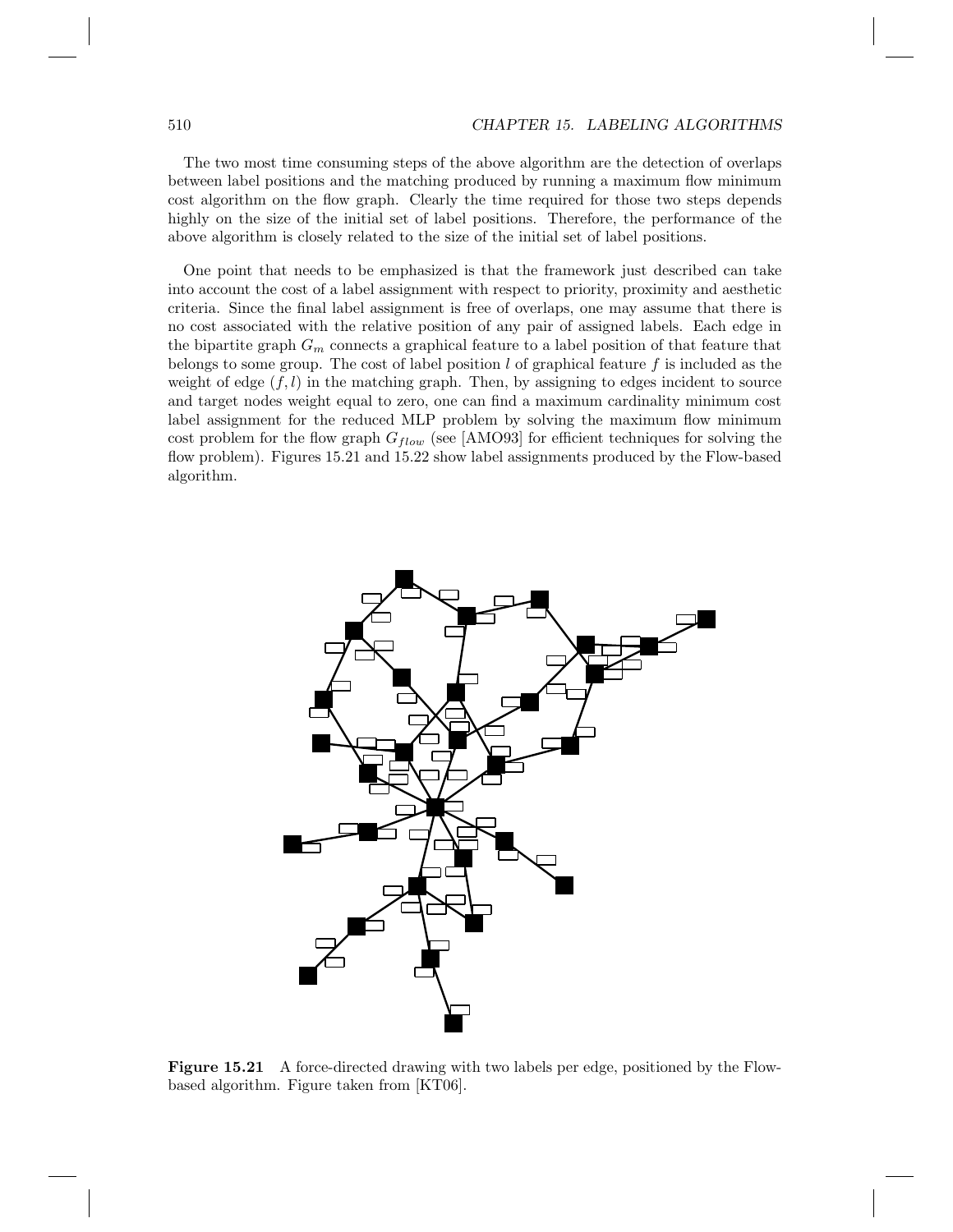

Figure 15.22 A circular drawing with three labels for each edge and node positioned by the Flow-based algorithm. The white boxes are edge labels and the dark boxes are node labels. Figure taken from [KT06].

#### 15.3.5 Placing Labels by Modifying the Drawing

Automatic labeling is a very difficult problem, and because we rely on heuristics to solve it, there are cases where the best methods available do not always produce an acceptable or legible solution even if one exists. Furthermore, there are cases where no feasible solution exists. Given a specific drawing and labels of fixed size, then it might be impossible to assign labels without violating any of the basic rules of a good label assignment (e.g., label to label overlap, legibility, unambiguous assignment). These cases appear often in practical applications when drawings are dense, labels are oversized, or the label assignment must meet minimum requirements set by the user (e.g., font size or preference of placing labels).

To solve the labeling problem where the best solution we can have is either incomplete or not acceptable one must modify the drawing. This approach cannot be applied in drawings that represent geographical or technical maps where the underlying geometry is fixed by definition. However, the layout of a given graph drawing can be changed since it is the result of the algorithm used to draw the graph.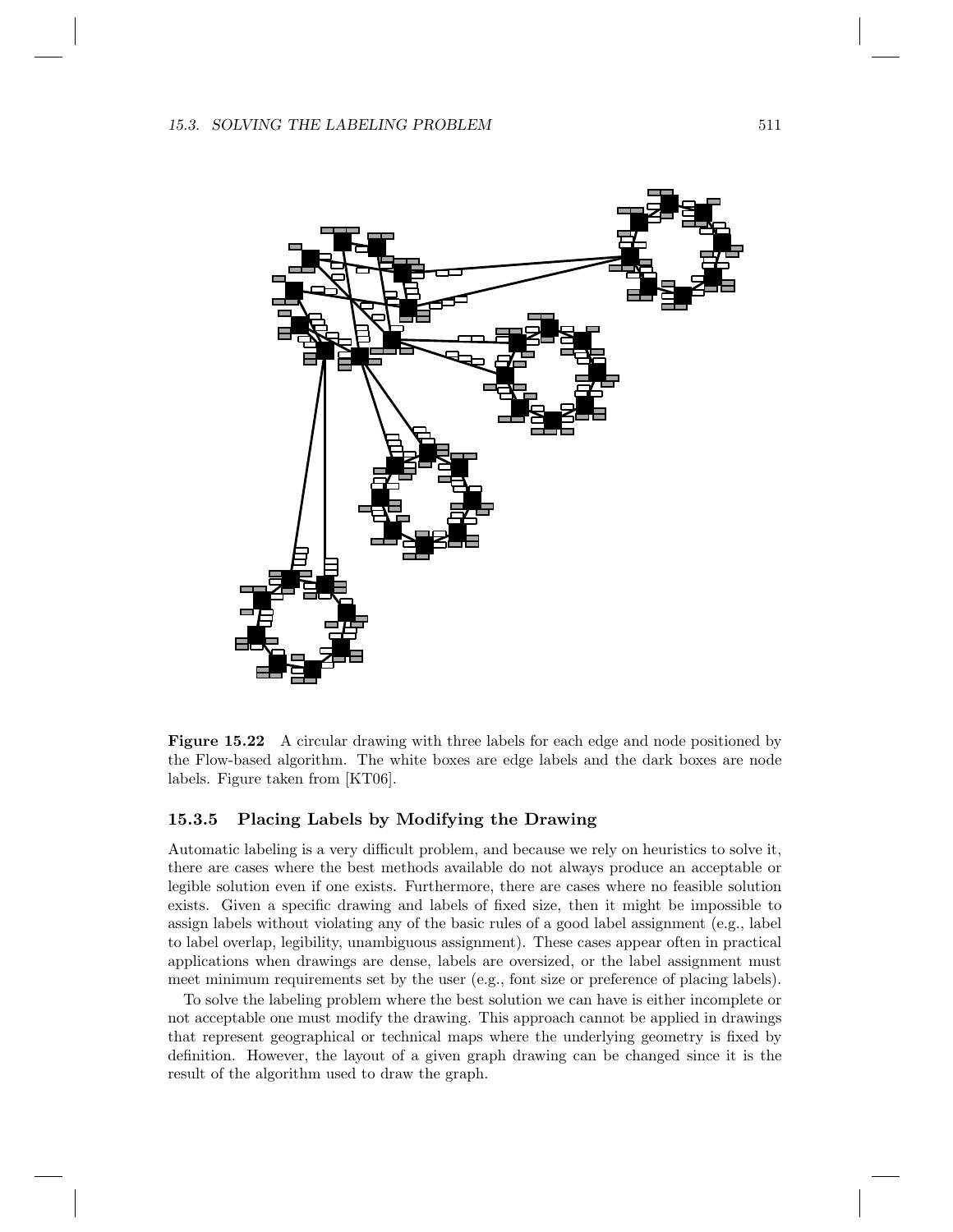Generally speaking, there can be two algorithmic approaches in modifying the layout of a graph drawing:

- Modify the existing layout of a graph drawing to make room for the placement of labels.
- Produce a new layout of a graph drawing that integrates the layout and labeling process.

In [Hu09, KT11] algorithms that modify an existing layout of a graph drawing to make room for the placement of labels are presented. The algorithm of [KT11] modifies an existing orthogonal drawing by inserting extra space in order to accommodate the placement of edge labels that are free of overlaps. First, an edge label assignment is computed, where overlaps are allowed, by using existing techniques. Then, the drawing is modified by applying a polynomial time algorithm based on minimum flow techniques to find the extra space needed to eliminate label overlaps, while preserving the orthogonal representation of the drawing. In [Hu09] label overlaps are resolved by applying an algorithm based on the techniques used to produce force-directed layout drawings. It iteratively moves the labels to remove overlaps, while keeping the relative positions between them as close to those in the original layout as possible, and edges as straight as possible.

In [BDLN05, DDPP99, KM99] algorithms that combine the layout and labeling process of orthogonal drawings of graphs are presented. In [KM99] the authors study the problem of computing a grid drawing of an orthogonal representation of a graph with labeled nodes and minimum total edge length. They show an integer linear programming (ILP) formulation of the problem and present a branch-and-cut based algorithm that combines compaction and labeling techniques. The work in [BDLN05] makes a further step in the direction defined in [KM99] by integrating the topology-shape-metrics approach with algorithms for edge labeling. In [DDPP99] an approach to combining the layout and labeling process of orthogonal drawings is presented. Labels are modeled as dummy nodes and the topologyshape-metrics approach is applied to compute an orthogonal drawing where the dummy nodes are constrained to have fixed size.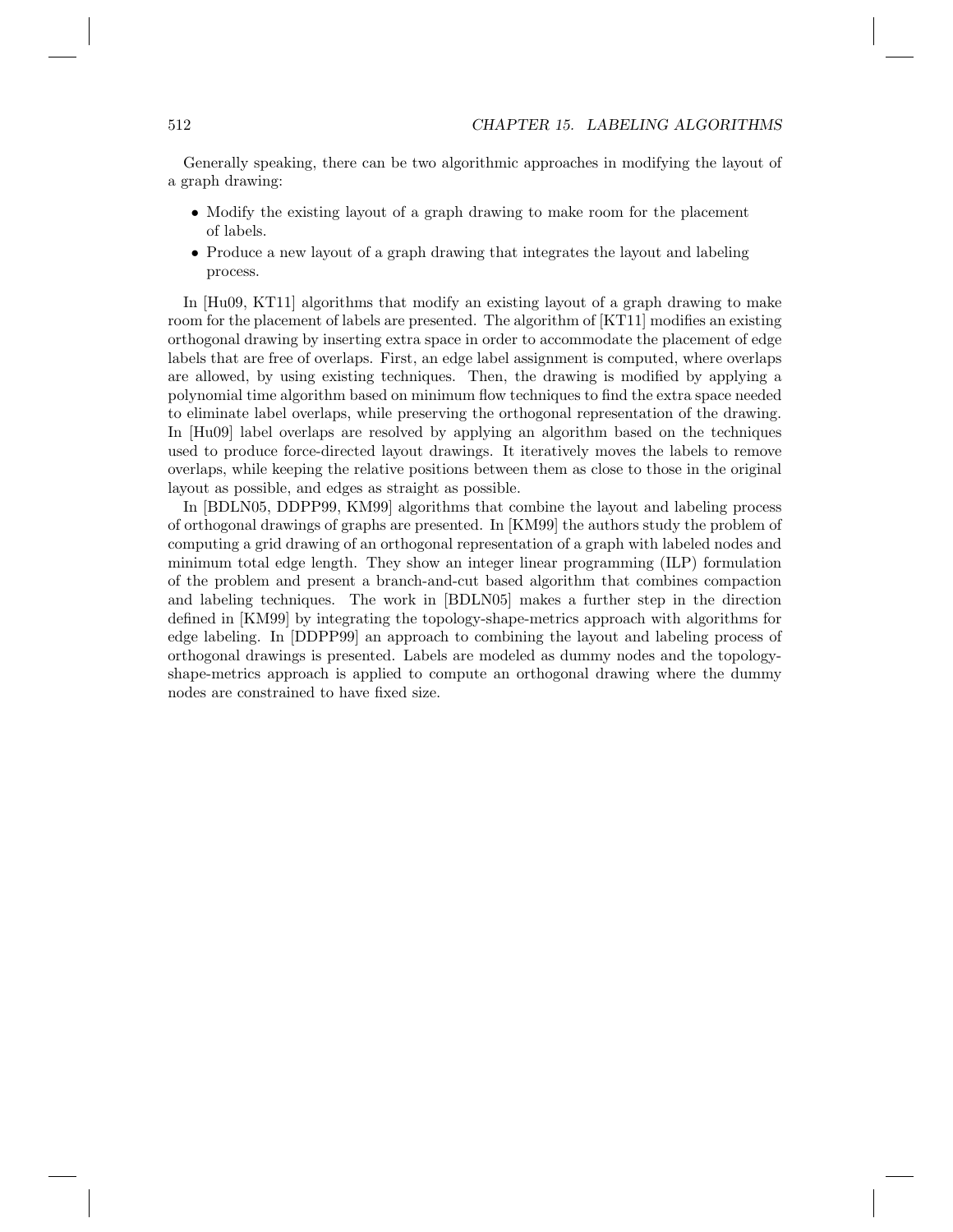#### REFERENCES 513

### References

| $[{\rm AF84}]$ | J. Ahn and H. Freeman. A program for automatic name placement.<br><i>Cartographica</i> , $21(2 \& 3):101-109$ , 1984.                                                                                                                                                                                                                           |
|----------------|-------------------------------------------------------------------------------------------------------------------------------------------------------------------------------------------------------------------------------------------------------------------------------------------------------------------------------------------------|
| [AH95]         | D. H. Alexander and C. S. Hantman. Automating Linear Text Placement<br>Within Dense Feature Networks. In <i>Proc. Auto-Carto 12</i> , pages 311-320.<br>ACSM/ASPRS, Bethesda, 1995.                                                                                                                                                             |
| [AMO93]        | R. K. Ahuja, T. L. Magnanti, and J. B. Orlin. Network Flows: Theory,<br><i>Algorithms, and Applications.</i> Prentice Hall, Englewood Cliffs, NJ, 1993.                                                                                                                                                                                         |
| [BDLN05]       | C. Binucci, W. Didimo, G. Liotta, and M. Nonato. Orthogonal Drawings<br>of Graphs with Vertex and Edge Labels. $CGTA$ , $32(2):71-114$ , 2005.                                                                                                                                                                                                  |
| $[C+99]$       | Bernard Chazelle et al. Application challenges to computational geom-<br>etry: CG impact task force report. In B. Chazelle, J. E. Goodman,<br>and R. Pollack, editors, Advances in Discrete and Computational Geom-<br>etry, volume 223 of <i>Contemporary Mathematics</i> , pages 407–463. American<br>Mathematical Society, Providence, 1999. |
| [CMS95]        | J. Christensen, J. Marks, and S. Shieber. An empirical study of algorithms<br>for Point Feature Label Placement. ACM Trans. on Graphics, 14(3):203–<br>232, 1995.                                                                                                                                                                               |
| [DDPP99]       | G. Di Battista, W. Didimo, M. Patrignani, and M. Pizzonia. Orthogonal<br>and Quasi-upward Drawings with Vertices of Prescribed Size. In J. Kra-<br>tochvil, editor, <i>Graph Drawing (Proc. GD '99)</i> , volume 1731 of <i>Lecture</i><br><i>Notes in Computer Science</i> , pages 297–310. Springer-Verlag, 1999.                             |
| [DETT99]       | G. Di Battista, P. Eades, R. Tamassia, and I. G. Tollis. Graph Drawing.<br>Prentice Hall, Upper Saddle River, NJ, 1999.                                                                                                                                                                                                                         |
| [DF92]         | J. S. Doerschler and H. Freeman. A rule based system for dense map<br>name placement. Communications of ACM, 35(1):68-79, 1992.                                                                                                                                                                                                                 |
| [DKMT07]       | U. Doğrusöz, K. G. Kakoulis, B. Madden, and I. G. Tollis. On Labeling<br>in Graph Visualization. Special Issue on Graph Theory and Applications,<br>Information Sciences Journal, vol. $177/12$ , pp. $2459-2472$ , $2007$ .                                                                                                                    |
| $[DMM+97]$     | S. Doddi, M. V. Marathe, A. Mirzaian, B. M. Moret, and B. Zhu. Map<br>Labeling and Its Generalizations. In Proc. 8th ACM-SIAM Sympos. Dis-<br>$crete$ Algorithms, pages 148–157, 1997.                                                                                                                                                          |
| [ECMS97]       | S. Edmondson, J. Christensen, J. Marks, and S. M. Schieber. A General<br>Cartographic Labeling Algorithm. Cartographica, 33(4):321-342, 1997.                                                                                                                                                                                                   |
| [Ede83a]       | H. Edelsbrunner. A new approach to rectangle intersections, Part I. In-<br>ternat. J. Comput. Math., 13:209-219, 1983.                                                                                                                                                                                                                          |
| [Ede83b]       | H. Edelsbrunner. A new approach to rectangle intersections, Part II.<br>Internat. J. Comput. Math., 13:221-229, 1983.                                                                                                                                                                                                                           |
| [EG90]         | L. R. Ebinger and A. M. Goulete. Noninteractive automated names place-<br>ment for the 1990 decennial census. Cartography and Geographic Infor-<br>mation Systems, $17(1):69-78$ , 1990.                                                                                                                                                        |
| [FA87]         | H. Freeman and J. Ahn. On the problem of placing names in a geograph-<br>ical map. Int. J. of Pattern Rec. and Artificial Intelligence, $1(1):121-140$ ,<br>1987.                                                                                                                                                                               |
| [FMC96]        | H. Freeman, S. Marrinan, and H. Chitalia. Automated Labeling of Soil<br>Survey Maps. In Proc. 8th Canadian Conference on Computational Ge-                                                                                                                                                                                                      |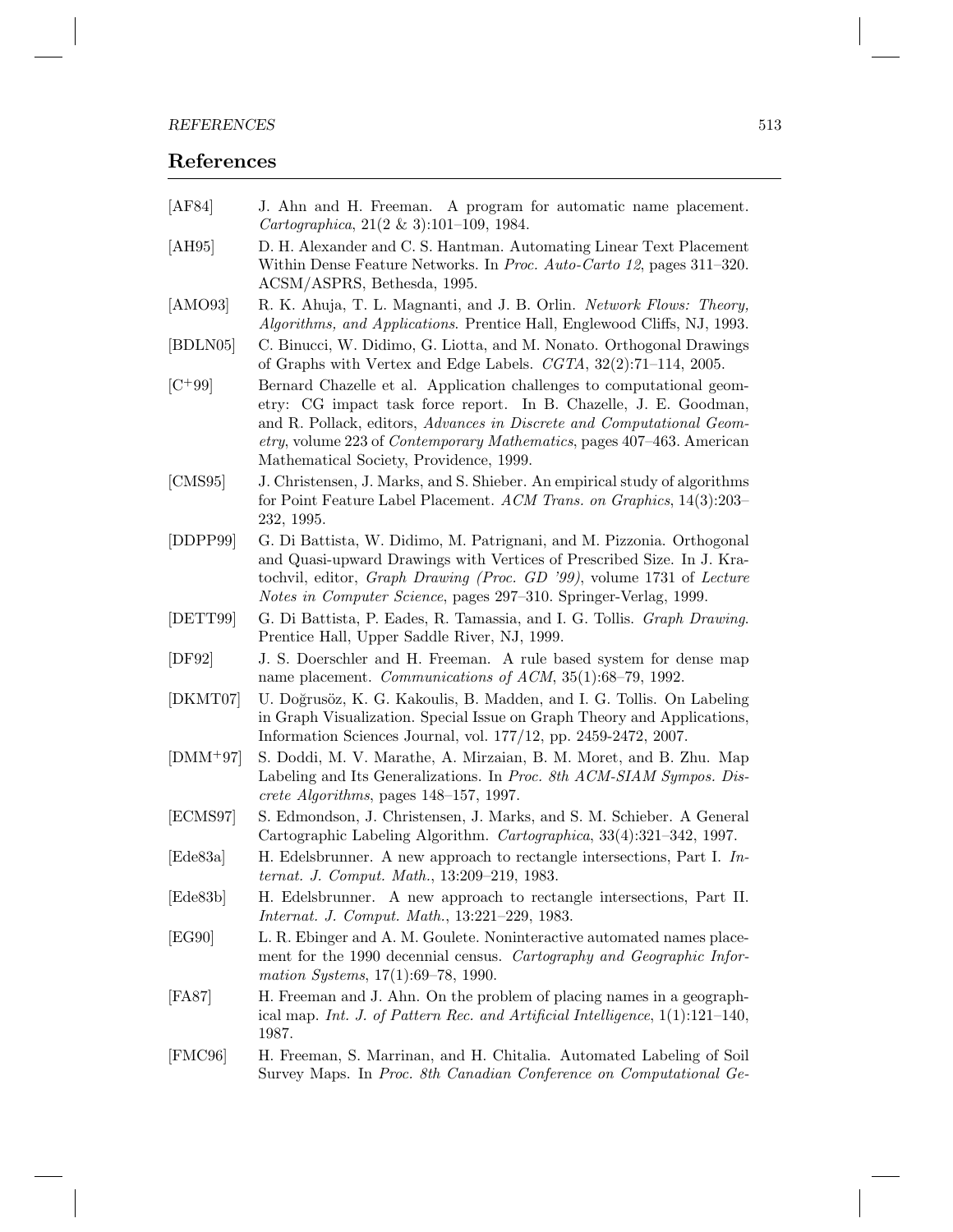*ometry*, volume 1 of *Proceedings of the ASPRS-ACSM Annual Convention*, pages 51–59, 1996.

[Fre88] H. Freeman. An Expert System for the Automatic Placement of Names on a Geographic Map. *Information Sciences*, 45:367–378, 1988.

- [Fre91] H. Freeman. Computer name placement. In D. J. Maguire, M. F. Goodchild, and D. W. Rhind, editors, *Geographical Information Systems: Principles and Applications*, pages 445–456. Longman, London, 1991.
- [FW91] M. Formann and F. Wagner. A packing problem with applications to lettering of maps. In *Proc. 7th Annu. ACM Sympos. Comput. Geom.*, pages 281–288, 1991.
- [GJS96] P. Gupta, R. Janardan, and M. Smid. Efficient Algorithms for Counting and Reporting Pairwise Intersections between Convex Polygons. In *Proc. 8th Canadian Conference on Computational Geometry*, pages 8–13. Carleton University Press, 1996.
- [GK95] A. V. Goldberg and R. Kennedy. An Efficient Cost Scaling Algorithm for the Assignment Problem. *Mathematical Programming*, 71:153–178, 1995.
- [Hir82] S. A. Hirsch. An algorithm for automatic name placement around point data. *The American Cartographer*, 9(1):5–17, 1982.
- [Hu09] Y. Hu. Visualizing Graphs with Node and Edge Labels. *CoRR*, abs/0911.0626, 2009.
- [Imh75] E. Imhof. Positioning names on maps. *The American Cartographer*, 2(2):128–144, 1975.
- [KI88] T. Kato and H. Imai. The NP-completeness of the character placement problem of 2 or 3 degrees of freedom. In *Record of Joint Conference of Electrical and Electronic Engineers in Kyushu*, pages 11–18, 1988. In Japanese.
- [KM99] G. W. Klau and P. Mutzel. Combining Graph Labeling and Compaction. In J. Kratochvil, editor, *Graph Drawing (Proc. GD '99)*, volume 1731 of *Lecture Notes in Computer Science*, pages 27–37. Springer-Verlag, 1999.
- [KR92] D. Knuth and A. Raghunathan. The problem of compatible representatives. *SIAM J. Disc. Math.*, 5:36–47, 1992.
- [KT98] K. G. Kakoulis and I. G. Tollis. An Algorithm for Labeling Edges of Hierarchical Drawings. In G. Di Battista, editor, *Graph Drawing (Proc. GD '97)*, volume 1353 of *Lecture Notes in Computer Science*, pages 169– 180. Springer-Verlag, 1998.
- [KT01] K. G. Kakoulis and I. G. Tollis. On the Complexity of the Edge Label Placement Problem. *Computational Geometry*, 18(1):1–17, 2001.
- [KT03] K. G. Kakoulis and I. G. Tollis. A Unified Approach to Automatic Label Placement. *International Journal of Computational Geometry and Applications*, 13(1):23–60, 2003.
- [KT06] K. G. Kakoulis and I. G. Tollis. Algorithms for the Multiple Label Placement Problem. *Computational Geometry*, 35(3):143–161, 2006.
- [KT11] K. G. Kakoulis and I. G. Tollis. Placing Edge Labels by Modifying an Orthogonal Graph Drawing. In U. Brandes and S. Cornelsen, editors, *Graph Drawing (Proc. GD 2010)*, volume 6502 of *Lecture Notes in Computer Science*, pages 395–396. Springer-Verlag, 2011.